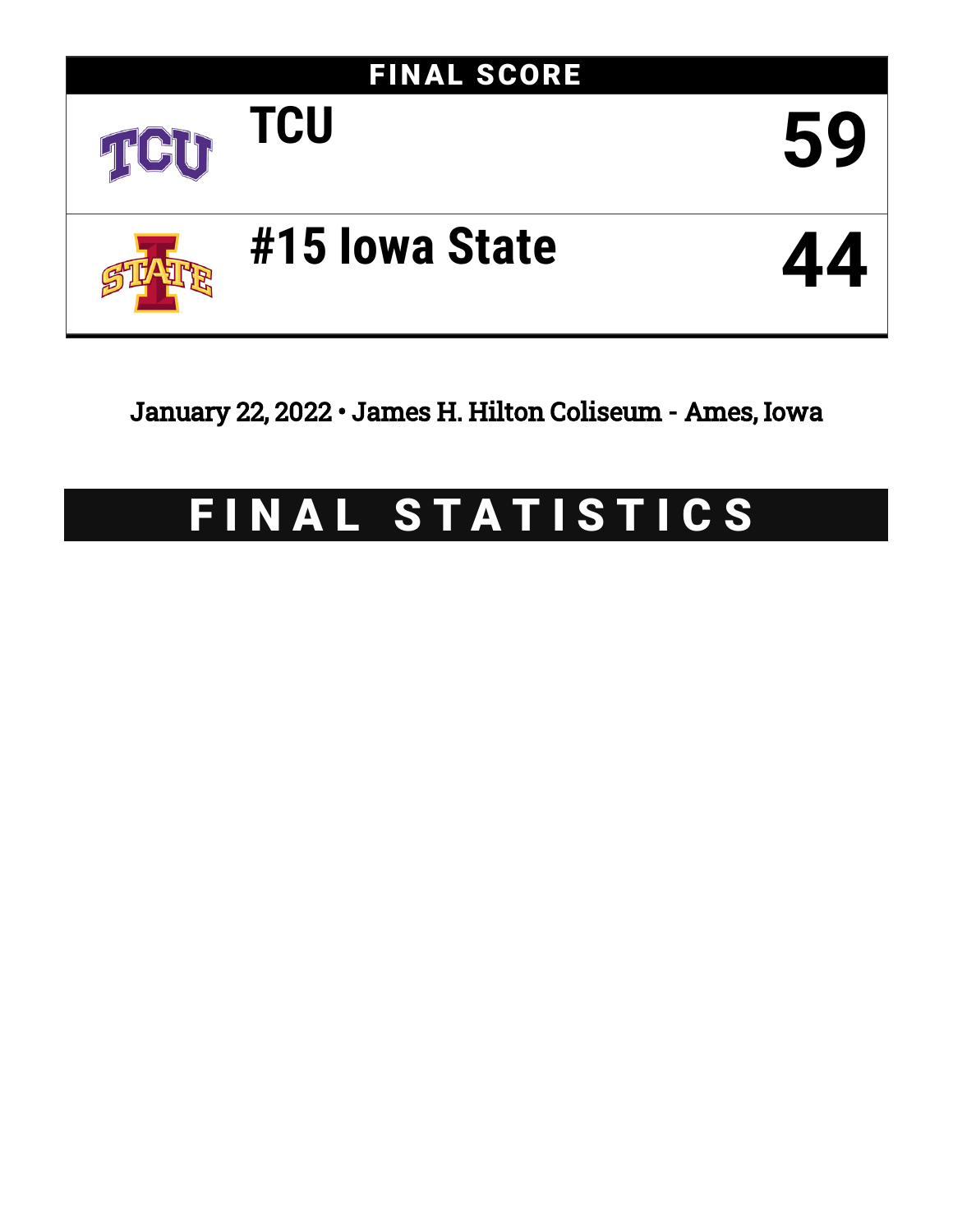### **Official Box Score TCU vs #15 Iowa State Game Totals -- Final Statistics January 22, 2022 at James H. Hilton Coliseum - Ames, Iowa**



## **TCU 59**

| No. | Player               | S  | <b>Pts</b>    | FG        | 3FG      | FТ      | OR          | DR | TR       | PF             | A        | TO | <b>B</b> lk    | Stl      | Min | $+/-$          |
|-----|----------------------|----|---------------|-----------|----------|---------|-------------|----|----------|----------------|----------|----|----------------|----------|-----|----------------|
| 01  | MILES, MIKE          | G  | 5             | $2 - 8$   | $1-5$    | $0-0$   | 0           | 5  | 5        | 2              | 2        | 0  | 0              |          | 31  | 13             |
| 02  | MILLER, EMANUEL      | F. |               | $3-6$     | $1 - 1$  | $0 - 0$ | $\Omega$    | 8  | 8        | 0              |          | 3  | $\overline{0}$ | 0        | 23  | 6              |
| 04  | LAMPKIN, EDDIE       | С  | 5             | $2 - 2$   | $0 - 0$  | $1 - 2$ | 2           | 2  | 4        | 3.             | 0        | 0  | 0              | O        | 14  | 10             |
| 05  | O'BANNON, CHARLES    | F. | 10            | $3 - 7$   | $1 - 3$  | $3 - 3$ | $\mathbf 1$ | 3  | 4        | $\mathcal{P}$  | $\Omega$ | 0  | $\mathbf{0}$   | $\Omega$ | 28  | 17             |
| 10  | <b>BAUGH, DAMION</b> | G  | 23            | $11 - 17$ | $1 - 4$  | $0 - 0$ | $\Omega$    | 7  |          | $\Omega$       | 5        | 5  | 0              | 7        | 36  | 18             |
| 00  | PEAVY, MICAH         | G  | 5             | $2 - 5$   | $0 - 0$  | $1 - 2$ | $\Omega$    |    |          | $\mathcal{P}$  | 2        | 3  | $\Omega$       | $\Omega$ | 19  | $\overline{4}$ |
| 03  | FARABELLO, FRANCISCO | G  | 0             | $0 - 2$   | $0 - 1$  | $0 - 1$ | $\Omega$    | 4  | 4        | 0              | 0        | 0  | 0              | 0        | 16  | $\mathbf{0}$   |
| 12  | CORK, XAVIER         | F  | $\mathcal{P}$ | $1 - 2$   | $0 - 0$  | $0 - 0$ | 1.          | 3  | 4        | $\overline{2}$ | $\Omega$ | 0  | $\mathbf{0}$   | 0        | 23  | 9              |
| 21  | COLES, JAKOBE        | F  | $\mathcal{P}$ | $1 - 2$   | $0 - 1$  | $0 - 0$ | 0           |    |          |                |          | 0  | 0              | 0        |     | 2              |
| 25  | DOUMBIA, SOULEYMANE  | С  | 0             | $0 - 0$   | $0 - 0$  | $0 - 0$ | 0           | 0  | $\Omega$ | 0              | 0        |    | 0              | 0        | 2   | $-4$           |
|     | TEAM                 |    |               |           |          |         | 1           | 0  | 1        | 0              |          | 3  |                |          |     |                |
|     | <b>TOTALS</b>        |    | 59            | $25 - 51$ | $4 - 15$ | $5 - 8$ | 5           | 34 | 39       | 12             | 11       | 15 | 0              | 8        | 200 |                |

| <b>Shooting By Period</b><br>Period | FG        | FG%   | 3FG      | 3FG%  | FT      | FT%   | Deadball Rebounds: 2,0<br>Last FG: 2nd-00:42               |
|-------------------------------------|-----------|-------|----------|-------|---------|-------|------------------------------------------------------------|
| 1st Half                            | $13 - 25$ | 52%   | $3 - 8$  | 38%   | $5-7$   | 71%   | Biggest Run: 10-0                                          |
| 2nd Half                            | $12 - 26$ | 46%   | $1 - 7$  | 14%   | $0 - 1$ | 00%   | Largest lead: By 18 at 2nd-00:42<br>Technical Fouls: None. |
| Game                                | 25-51     | 49.0% | $4 - 15$ | 26.7% | $5-8$   | 62.5% |                                                            |

# **#15 Iowa State 44**

| No. | Plaver                     | S  | Pts           | FG       | 3FG      | FT       | OR | DR       | TR       | PF      | A        | TO       | <b>B</b> lk | Stl            | Min | $+/-$ |
|-----|----------------------------|----|---------------|----------|----------|----------|----|----------|----------|---------|----------|----------|-------------|----------------|-----|-------|
| 01  | <b>BROCKINGTON, IZAIAH</b> | G  | 19            | $8 - 14$ | 0-1      | $3 - 4$  |    | 11       | 12       | 2       | 0        | 3        | 0           | 2              | 36  | $-10$ |
| 04  | CONDITT, GEORGE            | F. | $\mathcal{P}$ | $1 - 2$  | $0 - 0$  | $0 - 0$  | 0  | 0        | $\Omega$ | 0       |          |          | 0           | 0              | 10  | $-3$  |
| 11  | HUNTER, TYRESE             | G  | 7             | $2-9$    | $1-5$    | $2 - 4$  | 1. | 4        | 5        | 0       | 4        | 6        | 2           |                | 28  | $-14$ |
| 22  | <b>KALSCHEUR, GABE</b>     | G  | $5^{\circ}$   | $1 - 10$ | $1 - 8$  | $2 - 2$  | 0  | 0        | $\Omega$ | 4       |          | 0        | $\Omega$    | $\Omega$       | 35  | $-13$ |
| 23  | <b>ENARUNA, TRISTAN</b>    | F. | 2             | $1 - 2$  | $0 - 1$  | $0 - 0$  | 0  | 0        | $\Omega$ | 0       | 0        | 1        | 2           | 0              | 11  | -8    |
| 02  | <b>GRILL, CALEB</b>        | G  | $\mathcal{P}$ | $1 - 6$  | $0 - 5$  | $0 - 0$  | 0  | $\Omega$ | $\Omega$ | 2       | 2        | $\Omega$ | 1           | $\Omega$       | 25  | $-7$  |
| 03  | <b>JACKSON, TRE</b>        | G  | 5             | $2 - 7$  | $1-5$    | $0-0$    |    | 0        | 1        | 2       | $\Omega$ | 0        | 0           | 0              | 14  | -3    |
| 05  | KUNC, ALJAZ                | F  | $\Omega$      | $0 - 3$  | $0 - 1$  | $0 - 0$  |    | 3        | 4        | 2       |          | 0        | 0           | $\overline{2}$ | 24  | $-1$  |
| 12  | <b>JONES, ROBERT</b>       | F. | 2             | $1 - 2$  | $0 - 0$  | $0 - 0$  |    | 2        | 3        | 0       |          | 0        |             | 0              | 17  | -16   |
|     | TEAM                       |    |               |          |          |          |    | 2        | 3        | 0       |          | 0        |             |                |     |       |
|     | <b>TOTALS</b>              |    |               | 44 17-55 | $3 - 26$ | $7 - 10$ | 6  | 22       | 28       | $12 \,$ | 10       | 11       | 6           | 5.             | 200 |       |

| Game                                | $17 - 55$ | 30.9%      | $3 - 26$ | 11.5% | 7-10    | 70.0% |
|-------------------------------------|-----------|------------|----------|-------|---------|-------|
| 2nd Half                            | 7-30      | <b>23%</b> | $2 - 16$ | 13%   | 5-5     | 100%  |
| 1st Half                            | $10 - 25$ | 40%        | $1 - 10$ | 10%   | $2 - 5$ | 40%   |
| <b>Shooting By Period</b><br>Period | FG        | FG%        | 3FG      | 3FG%  | FT      | FT%   |

*Deadball Rebounds:* 1,0 *Last FG:* 2nd-00:34 *Biggest Run:* 10-0 *Largest lead:* By 2 at 1st-17:11 *Technical Fouls:* None.

| Game Notes:                                                              | <b>Score</b>                             | 1st | 2 <sub>nd</sub> | тот | <b>Points</b>     | <b>TCU</b>     | <b>ISU</b>     |
|--------------------------------------------------------------------------|------------------------------------------|-----|-----------------|-----|-------------------|----------------|----------------|
| Officials: John Higgins, Terry Wymer, Antinio Petty<br>Attendance: 14267 | TCU                                      | 34  | 25              | 59  | In the Paint      | 32             | 22             |
|                                                                          | ISU                                      | 23  | 21              | 44  | Off Turns         | 15             | 10             |
| Start Time: 04:05 PM ET                                                  |                                          |     |                 |     | 2nd Chance        |                | 10             |
| End Time: 05:59 PM ET<br>Game Duration: 1:54                             | TCU led for 35:06. ISU led for 0:26.     |     |                 |     | <b>Fast Break</b> | 10             |                |
| Conference Game:                                                         | Game was tied for 4:24.<br>Times tied: 2 |     | Lead Changes: 2 |     | Bench             |                |                |
|                                                                          |                                          |     |                 |     | Per Poss          | 0.937<br>28/63 | 0.698<br>21/63 |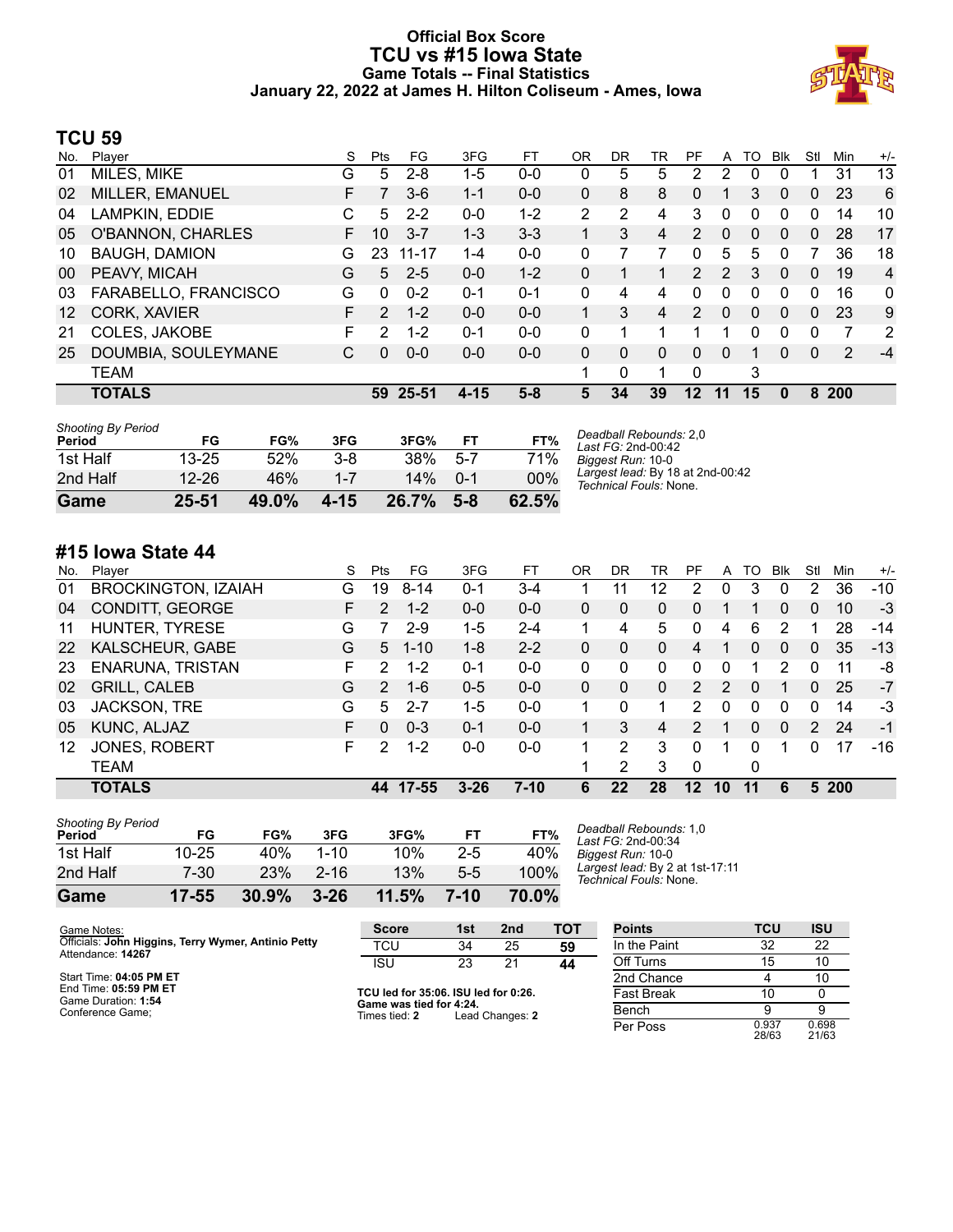### **Official Box Score TCU vs #15 Iowa State First Half Statistics Only January 22, 2022 at James H. Hilton Coliseum - Ames, Iowa**



# **TCU 34**

| No.             | Plaver                   | S  | <b>Pts</b> | FG       | 3FG     | <b>FT</b> | <b>OR</b> | <b>DR</b> | TR       | PF             | A        | TO       | <b>Blk</b> | Stl      | Min | $+/-$ |
|-----------------|--------------------------|----|------------|----------|---------|-----------|-----------|-----------|----------|----------------|----------|----------|------------|----------|-----|-------|
| 01              | MILES, MIKE              | G  | 0          | $0 - 3$  | $0 - 2$ | $0 - 0$   | 0         |           |          |                |          | 0        | 0          | 0        | 14  | 6     |
| 02              | MILLER, EMANUEL          | F  | 3          | $1 - 3$  | $1 - 1$ | $0 - 0$   | 0         | 2         | 2        | 0              | 0        | 2        | 0          | 0        | 13  | 2     |
| 04              | LAMPKIN, EDDIE           | С  | 5          | $2 - 2$  | $0 - 0$ | $1-2$     | 1         | 1         | 2        | $\overline{2}$ | 0        | 0        | 0          | 0        | 8   | 5     |
| 05              | <b>O'BANNON, CHARLES</b> | F. | 6          | $1 - 3$  | $1 - 2$ | $3 - 3$   | 0         | 2         | 2        | 1              | 0        | 0        | $\Omega$   | $\Omega$ | 12  | 6     |
| 10              | <b>BAUGH, DAMION</b>     | G  | 13         | $6 - 8$  | $1-2$   | $0 - 0$   | 0         | 5         | 5.       | 0              | 2        |          | 0          | 6        | 19  | 11    |
| 00              | PEAVY, MICAH             | G  | 5          | $2 - 4$  | $0 - 0$ | $1 - 2$   | $\Omega$  | 0         | $\Omega$ |                |          | $\Omega$ | $\Omega$   | $\Omega$ | 10  | 8     |
| 03              | FARABELLO, FRANCISCO     | G  | 0          | $0 - 1$  | $0 - 1$ | $0 - 0$   | 0         | 0         | $\Omega$ | 0              | 0        | 0        | 0          | 0        | 7   | 5     |
| 12 <sup>°</sup> | CORK, XAVIER             | F  | $\Omega$   | $0 - 0$  | $0 - 0$ | $0 - 0$   | $\Omega$  | 3         | 3        |                | $\Omega$ | $\Omega$ | 0          | 0        | 9   | 10    |
| 21              | COLES, JAKOBE            | F  | 2          | $1 - 1$  | $0 - 0$ | $0 - 0$   | $\Omega$  | 1         |          | 0              | 1        | 0        | 0          | 0        | 4   | 6     |
| 25              | DOUMBIA, SOULEYMANE      | С  | 0          | $0 - 0$  | $0 - 0$ | $0 - 0$   | 0         | 0         | 0        | $\Omega$       | 0        |          | 0          | $\Omega$ | 2   | $-4$  |
|                 | <b>TEAM</b>              |    |            |          |         |           | 0         | 0         | 0        | $\Omega$       |          |          |            |          |     |       |
|                 | <b>TOTALS</b>            |    |            | 34 13-25 | 3-8     | $5 - 7$   |           | 15        | 16       | 6              | 5        | 5        | 0          | 6        | 100 |       |

| <b>Shooting By Period</b><br>Period | FG        | FG%   | 3FG  | 3FG%  | <b>FT</b> | FT%   | Deadball Rebounds: 2,0<br>Last FG Half: TCU 2nd-00:42 |
|-------------------------------------|-----------|-------|------|-------|-----------|-------|-------------------------------------------------------|
| 1st Half                            | $13 - 25$ | 52%   | 3-8  | 38%   | $5-7$     | 71%   |                                                       |
| Game                                | $25 - 51$ | 49.0% | 4-15 | 26.7% | $5-8$     | 62.5% |                                                       |

# **#15 Iowa State 23**

| No. | Plaver                     | S  | <b>Pts</b>    | <b>FG</b> | 3FG      | <b>FT</b> | <b>OR</b>      | DR | TR            | PF            | A            | TO | <b>B</b> lk  | Stl           | Min | $+/-$        |
|-----|----------------------------|----|---------------|-----------|----------|-----------|----------------|----|---------------|---------------|--------------|----|--------------|---------------|-----|--------------|
| 01  | <b>BROCKINGTON, IZAIAH</b> | G  | 12            | $5-6$     | $0 - 0$  | $2 - 3$   | 0              | 5  | 5             |               | 0            |    | 0            | $\Omega$      | 16  | -6           |
| 04  | CONDITT, GEORGE            | F. | $\mathcal{P}$ | $1 - 2$   | $0 - 0$  | $0 - 0$   | 0              | 0  | 0             | 0             |              |    | $\mathbf{0}$ | $\Omega$      | 8   | $-1$         |
| 11  | HUNTER, TYRESE             | G  | 5.            | $2 - 4$   | $1 - 2$  | $0 - 2$   | 0              | 3  | 3             | $\Omega$      | 2            | 3  |              |               | 16  | $-10$        |
| 22  | KALSCHEUR, GABE            | G  | 0             | $0 - 6$   | $0 - 4$  | $0 - 0$   | 0              | 0  | 0             |               | 1            | 0  | $\Omega$     | $\Omega$      | 19  | $-11$        |
| 23  | <b>ENARUNA, TRISTAN</b>    | F  | 2             | $1 - 2$   | $0 - 1$  | $0 - 0$   | 0              | 0  | $\Omega$      | 0             | 0            | 1  | $\Omega$     | $\Omega$      | 8   | -6           |
| 02  | <b>GRILL, CALEB</b>        | G  | 0             | $0 - 3$   | $0 - 3$  | $0 - 0$   | 0              | 0  | $\Omega$      | 0             | $\mathbf{0}$ | 0  | $\mathbf{0}$ | $\Omega$      | 9   | -6           |
| 03  | <b>JACKSON, TRE</b>        | G  | 0             | $0 - 0$   | $0 - 0$  | $0 - 0$   | 0              | 0  | $\Omega$      | 0             | $\Omega$     | 0  | $\Omega$     | $\Omega$      | 1   | $\mathbf{0}$ |
| 05  | KUNC, ALJAZ                | F. | 0             | $0 - 0$   | $0 - 0$  | $0 - 0$   |                |    | $\mathcal{P}$ | $\mathcal{P}$ | 1            | 0  | $\Omega$     | $\mathcal{P}$ | 12  | $-5$         |
| 12  | JONES, ROBERT              | F  | 2             | $1-2$     | $0-0$    | $0-0$     |                |    | 2             | 0             | 1            | 0  |              | 0             | 12  | $-10$        |
|     | <b>TEAM</b>                |    |               |           |          |           | 0              |    |               | $\mathbf 0$   |              | 0  |              |               |     |              |
|     | <b>TOTALS</b>              |    |               | 23 10-25  | $1 - 10$ | $2 - 5$   | $\overline{2}$ | 11 | 13            | 5             | 6            | 6  | $\bf{2}$     | 3             | 100 |              |
|     |                            |    |               |           |          |           |                |    |               |               |              |    |              |               |     |              |

| <b>Shooting By Period</b><br>Period | FG        | FG%   | 3FG      | 3FG%  | FТ      | FT%   |
|-------------------------------------|-----------|-------|----------|-------|---------|-------|
| 1st Half                            | $10 - 25$ | 40%   | $1 - 10$ | 10%   | $2 - 5$ | 40%   |
| Game                                | $17 - 55$ | 30.9% | $3 - 26$ | 11.5% | 7-10    | 70.0% |

*Deadball Rebounds:* 1,0 *Last FG Half:* ISU 2nd-00:34

| Game Notes:                                                              | <b>Score</b> | 1st | 2 <sub>nd</sub> | тот | <b>Points (This Period)</b> | <b>TCU</b>     | <b>ISU</b>     |
|--------------------------------------------------------------------------|--------------|-----|-----------------|-----|-----------------------------|----------------|----------------|
| Officials: John Higgins, Terry Wymer, Antinio Petty<br>Attendance: 14267 | <b>TCU</b>   | 34  | 25              | 59  | In the Paint                |                |                |
|                                                                          | <b>ISU</b>   | 23  | 21              | 44  | Off Turns                   |                |                |
| Start Time: 04:05 PM ET                                                  |              |     |                 |     | 2nd Chance                  |                |                |
| End Time: 05:59 PM ET<br>Game Duration: 1:54                             |              |     |                 |     | <b>Fast Break</b>           |                |                |
| Conference Game:                                                         |              |     |                 |     | Bench                       |                |                |
|                                                                          |              |     |                 |     | Per Poss                    | 1.063<br>16/32 | 0.742<br>11/31 |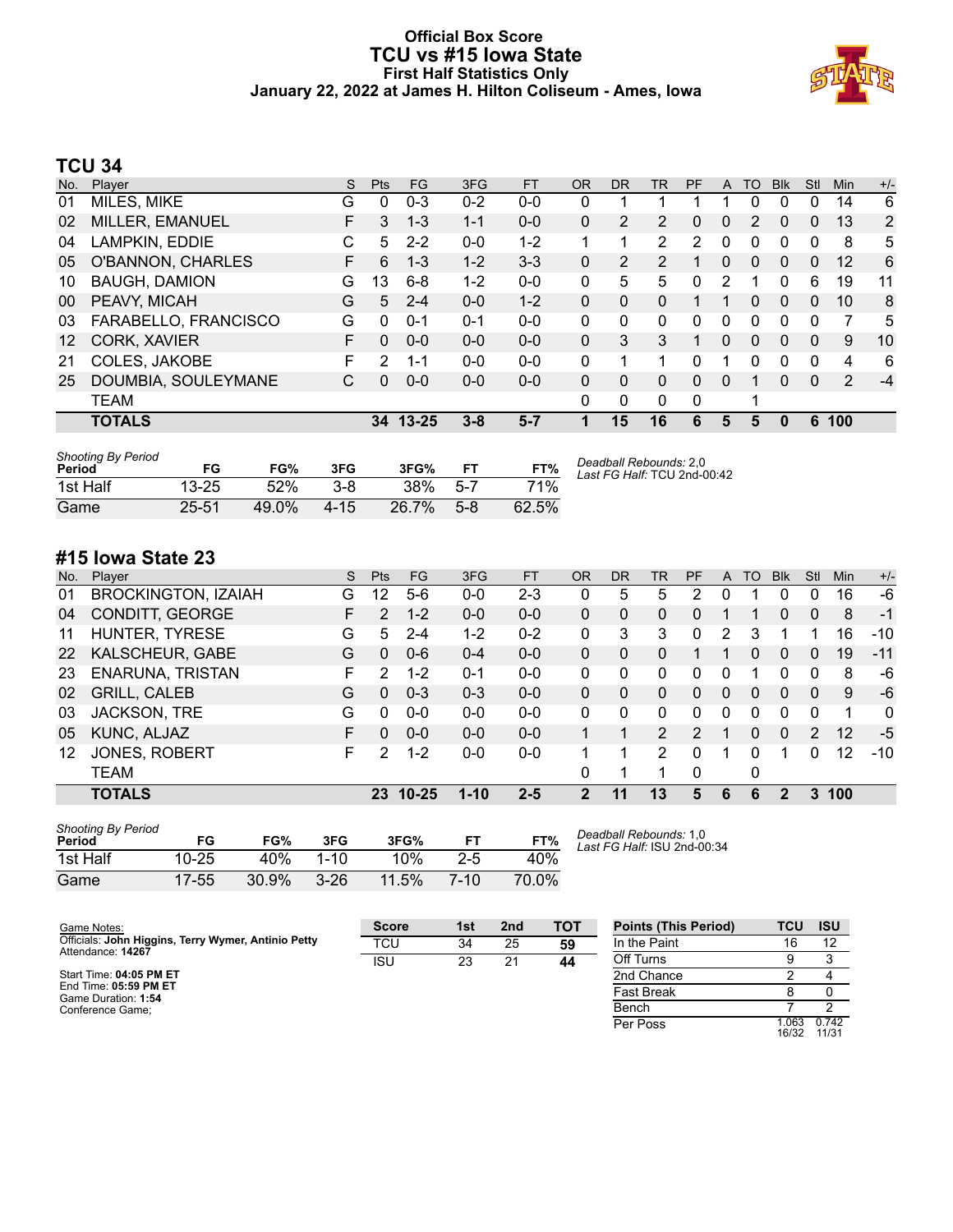#### **Official Play-By-Play TCU vs #15 Iowa State First Half January 22, 2022 at James H. Hilton Coliseum - Ames, Iowa**



#### **Period 1**

<mark>Startersː</mark><br>TCU: 1 MILES,MIKE (G); 2 MILLER,EMANUEL (F); 4 LAMPKIN,EDDIE (C); 5 O'BANNON,CHARLES (F); 10 BAUGH,DAMION (G);<br>#15 **Iowa State**: 1 BROCKINGTON,IZAIAH (G); 4 CONDITT,GEORGE (F); 11 HUNTER,TYRESE (G); 22 KALSCHEU

| Time           | <b>VISITORS: TCU</b>                                             | <b>Score</b> | <b>Margin</b>  | HOME: #15 Iowa State                                |
|----------------|------------------------------------------------------------------|--------------|----------------|-----------------------------------------------------|
| 19:47          | MISSED 3PTR by MILES, MIKE                                       |              |                |                                                     |
| 19:44          |                                                                  |              |                | REBOUND (DEF) by HUNTER, TYRESE                     |
| 19:24          |                                                                  |              |                | MISSED LAYUP by HUNTER, TYRESE                      |
| 19:22          | REBOUND (DEF) by LAMPKIN, EDDIE                                  |              |                |                                                     |
| 18:53          | MISSED 3PTR by BAUGH, DAMION                                     |              |                |                                                     |
| 18:50          |                                                                  |              |                | REBOUND (DEF) by BROCKINGTON, IZAIAH                |
| 18:46          | FOUL (PERSONAL) by MILES, MIKE                                   |              |                |                                                     |
| 18:43          |                                                                  |              |                | MISSED LAYUP by CONDITT, GEORGE                     |
| 18:41          | REBOUND (DEF) by MILES, MIKE                                     |              |                |                                                     |
| 18:29          | GOOD! LAYUP by LAMPKIN, EDDIE                                    | $0 - 2$      | V <sub>2</sub> |                                                     |
| 18:29          | ASSIST by BAUGH, DAMION                                          |              |                |                                                     |
| 18:04          |                                                                  | $2 - 2$      | $\top$         | GOOD! JUMPER by ENARUNA, TRISTAN [PNT]              |
| 17:33          | MISSED 3PTR by O'BANNON, CHARLES                                 |              |                |                                                     |
| 17:28          |                                                                  |              |                | REBOUND (DEF) by HUNTER, TYRESE                     |
| 17:11          |                                                                  | $4 - 2$      | H <sub>2</sub> | GOOD! DUNK by CONDITT, GEORGE                       |
| 17:11          |                                                                  |              |                | ASSIST by HUNTER, TYRESE                            |
| 16:51          | MISSED 3PTR by MILES, MIKE                                       |              |                |                                                     |
| 16:47<br>16:45 | REBOUND (OFF) by LAMPKIN, EDDIE<br>GOOD! LAYUP by LAMPKIN, EDDIE | $4 - 4$      | $\mathsf T$    |                                                     |
| 16:27          |                                                                  |              |                | TURNOVER (BADPASS) by HUNTER, TYRESE                |
| 16:27          | STEAL by BAUGH, DAMION                                           |              |                |                                                     |
| 16:20          | MISSED JUMPER by MILLER, EMANUEL                                 |              |                |                                                     |
| 16:17          |                                                                  |              |                | REBOUND (DEF) by HUNTER, TYRESE                     |
| 16:05          | FOUL (PERSONAL) by O'BANNON, CHARLES                             |              |                |                                                     |
| 16:05          |                                                                  |              |                | MISSED FT by HUNTER, TYRESE                         |
| 16:05          |                                                                  |              |                | REBOUND (OFF) by TEAM                               |
| 16:05          |                                                                  |              |                | SUB OUT: CONDITT, GEORGE                            |
| 16:05          |                                                                  |              |                | SUB OUT: ENARUNA, TRISTAN                           |
| 16:05          |                                                                  |              |                | SUB IN: KUNC, ALJAZ                                 |
| 16:05          |                                                                  |              |                | SUB IN: JONES, ROBERT                               |
| 16:05          | SUB OUT: MILES, MIKE                                             |              |                |                                                     |
| 16:05          | SUB OUT: LAMPKIN, EDDIE                                          |              |                |                                                     |
| 16:05          | SUB OUT: O'BANNON, CHARLES                                       |              |                |                                                     |
| 16:05          | SUB IN: PEAVY, MICAH                                             |              |                |                                                     |
| 16:05          | SUB IN: FARABELLO, FRANCISCO                                     |              |                |                                                     |
| 16:05          | SUB IN: CORK, XAVIER                                             |              |                |                                                     |
| 16:05          |                                                                  |              |                | MISSED FT by HUNTER, TYRESE                         |
| 16:04          | REBOUND (DEF) by BAUGH, DAMION                                   |              |                |                                                     |
| 15:57          | MISSED LAYUP by PEAVY, MICAH                                     |              |                |                                                     |
| 15:57          |                                                                  |              |                | BLOCK by HUNTER, TYRESE                             |
| 15:54          |                                                                  |              |                | REBOUND (DEF) by BROCKINGTON, IZAIAH                |
| 15:47          |                                                                  |              |                | MISSED 3PTR by KALSCHEUR, GABE                      |
| 15:44          | REBOUND (DEF) by BAUGH, DAMION                                   |              |                |                                                     |
| 15:30          | MISSED 3PTR by FARABELLO, FRANCISCO                              |              |                |                                                     |
| 15:28          |                                                                  |              |                | REBOUND (DEF) by BROCKINGTON, IZAIAH                |
| 15:04          |                                                                  |              |                | MISSED JUMPER by KALSCHEUR, GABE                    |
| 15:02          | REBOUND (DEF) by CORK, XAVIER                                    |              |                |                                                     |
| 14:45          | GOOD! 3PTR by MILLER, EMANUEL                                    | $4 - 7$      | $V_3$          |                                                     |
| 14:45          | ASSIST by BAUGH, DAMION                                          |              |                |                                                     |
| 14:12          |                                                                  |              |                | MISSED 3PTR by KALSCHEUR, GABE                      |
| 14:09          |                                                                  |              |                | REBOUND (OFF) by JONES, ROBERT                      |
| 14:07          |                                                                  | $6 - 7$      | V <sub>1</sub> | GOOD! JUMPER by JONES, ROBERT                       |
| 13:38          | GOOD! 3PTR by BAUGH, DAMION                                      | $6 - 10$     | V <sub>4</sub> |                                                     |
| 13:38          | ASSIST by PEAVY, MICAH                                           |              |                |                                                     |
| 13:12          |                                                                  |              |                | MISSED JUMPER by KALSCHEUR, GABE                    |
| 13:09          | REBOUND (DEF) by CORK, XAVIER                                    |              |                |                                                     |
| 13:04          | MISSED LAYUP by MILLER, EMANUEL                                  |              |                |                                                     |
| 13:02          |                                                                  |              |                | REBOUND (DEF) by JONES, ROBERT                      |
| 12:34          |                                                                  |              |                | MISSED 3PTR by KALSCHEUR, GABE                      |
| 12:33          | REBOUND (DEF) by BAUGH, DAMION                                   |              |                |                                                     |
| 12:32          |                                                                  |              |                | FOUL (PERSONAL) by KUNC, ALJAZ                      |
| 12:32          |                                                                  |              |                |                                                     |
| 12:32<br>12:32 |                                                                  |              |                | SUB OUT: HUNTER, TYRESE<br>SUB OUT: KALSCHEUR, GABE |
|                |                                                                  |              |                |                                                     |
| 12:32          |                                                                  |              |                | SUB IN: GRILL, CALEB                                |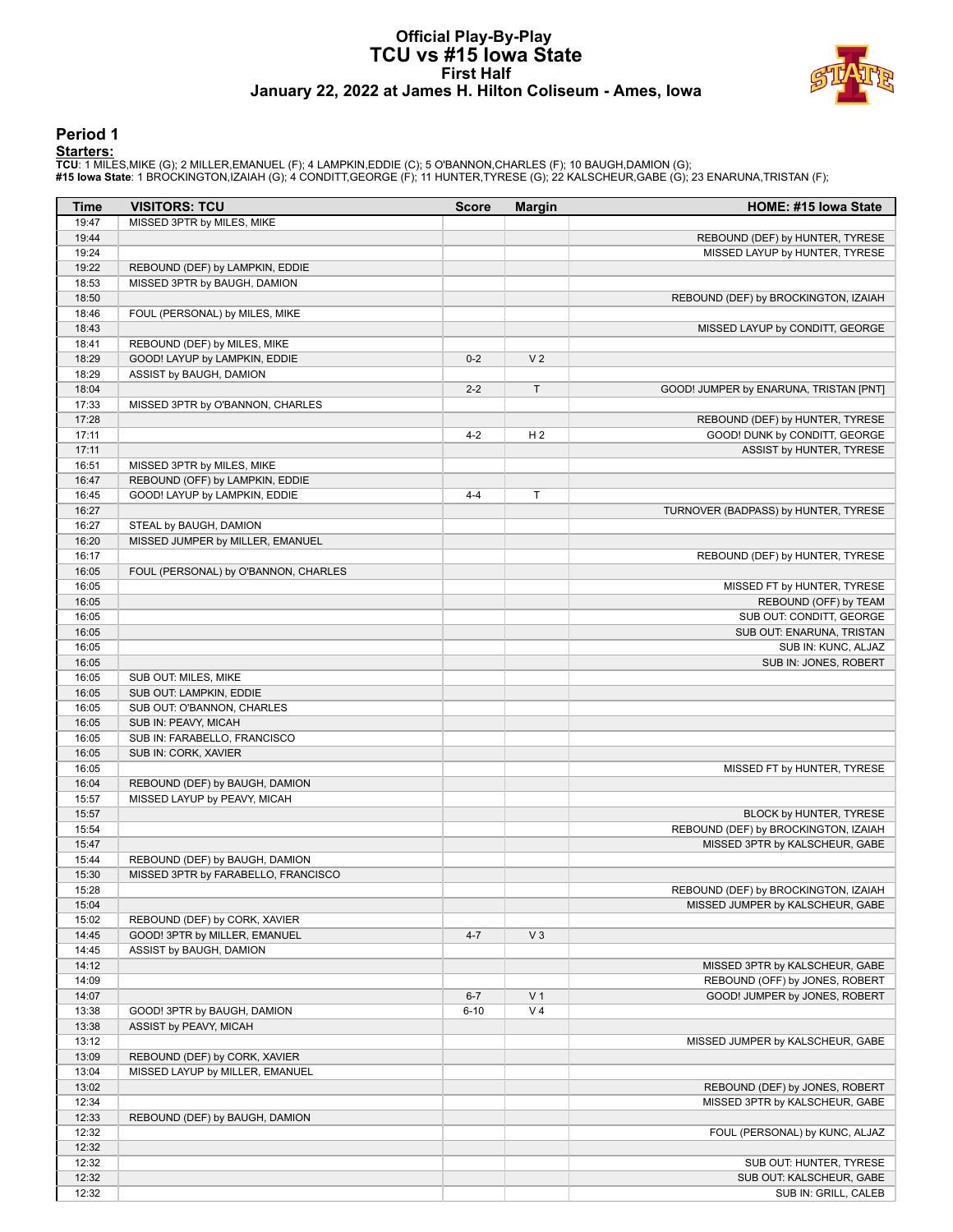| Time           | <b>VISITORS: TCU</b>                       | <b>Score</b> | <b>Margin</b>  | HOME: #15 Iowa State                                             |
|----------------|--------------------------------------------|--------------|----------------|------------------------------------------------------------------|
| 12:32          |                                            |              |                | SUB IN: JACKSON, TRE                                             |
| 12:32          | SUB OUT: MILLER, EMANUEL                   |              |                |                                                                  |
| 12:32          | SUB OUT: BAUGH, DAMION                     |              |                |                                                                  |
| 12:32          | SUB OUT: CORK, XAVIER                      |              |                |                                                                  |
| 12:32          | SUB IN: MILES, MIKE                        |              |                |                                                                  |
| 12:32          | SUB IN: LAMPKIN, EDDIE                     |              |                |                                                                  |
| 12:32          | SUB IN: COLES, JAKOBE                      |              |                |                                                                  |
| 12:11          | GOOD! LAYUP by COLES, JAKOBE               | $6 - 12$     | $V_6$          |                                                                  |
| 12:11          | ASSIST by MILES, MIKE                      |              |                |                                                                  |
| 11:58          | FOUL (PERSONAL) by LAMPKIN, EDDIE          |              |                |                                                                  |
| 11:58<br>11:46 |                                            | $8 - 12$     | V <sub>4</sub> | GOOD! LAYUP by BROCKINGTON, IZAIAH                               |
| 11:46          |                                            |              |                | ASSIST by JONES, ROBERT                                          |
| 11:30          |                                            |              |                | FOUL (PERSONAL) by BROCKINGTON, IZAIAH                           |
| 11:30          |                                            |              |                | SUB OUT: BROCKINGTON, IZAIAH                                     |
| 11:30          |                                            |              |                | SUB OUT: JACKSON, TRE                                            |
| 11:30          |                                            |              |                | SUB IN: HUNTER, TYRESE                                           |
| 11:30          |                                            |              |                | SUB IN: KALSCHEUR, GABE                                          |
| 11:30          | SUB OUT: PEAVY, MICAH                      |              |                |                                                                  |
| 11:30          | SUB OUT: FARABELLO, FRANCISCO              |              |                |                                                                  |
| 11:30          | SUB IN: O'BANNON, CHARLES                  |              |                |                                                                  |
| 11:30          | SUB IN: BAUGH, DAMION                      |              |                |                                                                  |
| 11:09          | TURNOVER (SHOTCLOCK) by TEAM               |              |                |                                                                  |
| 10:52          |                                            |              |                | MISSED JUMPER by JONES, ROBERT                                   |
| 10:50          | REBOUND (DEF) by COLES, JAKOBE             |              |                |                                                                  |
| 10:35          | MISSED JUMPER by O'BANNON, CHARLES         |              |                |                                                                  |
| 10:32          |                                            |              |                | REBOUND (DEF) by KUNC, ALJAZ                                     |
| 10:16          |                                            |              |                | TURNOVER (LOSTBALL) by HUNTER, TYRESE                            |
| 10:16          | STEAL by BAUGH, DAMION                     |              |                |                                                                  |
| 10:01          | GOOD! JUMPER by BAUGH, DAMION              | $8 - 14$     | $V_6$          |                                                                  |
| 09:38          |                                            |              |                | MISSED 3PTR by GRILL, CALEB                                      |
| 09:36          | REBOUND (DEF) by BAUGH, DAMION             |              |                |                                                                  |
| 09:33          |                                            |              |                | FOUL (PERSONAL) by KUNC, ALJAZ                                   |
| 09:33          | MISSED FT by LAMPKIN, EDDIE                |              |                |                                                                  |
| 09:33          | REBOUND (OFF) by TEAM                      |              |                |                                                                  |
| 09:33          |                                            |              |                | SUB OUT: GRILL, CALEB                                            |
| 09:33          |                                            |              |                | SUB OUT: KUNC, ALJAZ                                             |
| 09:33          |                                            |              |                | SUB OUT: JONES, ROBERT                                           |
| 09:33          |                                            |              |                | SUB IN: BROCKINGTON, IZAIAH                                      |
| 09:33          |                                            |              |                | SUB IN: CONDITT, GEORGE                                          |
| 09:33          |                                            |              |                | SUB IN: ENARUNA, TRISTAN                                         |
| 09:33          | SUB OUT: COLES, JAKOBE                     |              |                |                                                                  |
| 09:33          | SUB IN: MILLER, EMANUEL                    |              |                |                                                                  |
| 09:33          | GOOD! FT by LAMPKIN, EDDIE [FB]            | $8 - 15$     | V <sub>7</sub> |                                                                  |
| 09:33          | SUB OUT: LAMPKIN, EDDIE                    |              |                |                                                                  |
| 09:33          | SUB IN: DOUMBIA, SOULEYMANE                |              | V <sub>5</sub> |                                                                  |
| 09:21<br>09:21 |                                            | $10 - 15$    |                | GOOD! JUMPER by BROCKINGTON, IZAIAH<br>ASSIST by CONDITT, GEORGE |
| 08:57          | MISSED JUMPER by MILES, MIKE               |              |                |                                                                  |
| 08:54          |                                            |              |                | REBOUND (DEF) by BROCKINGTON, IZAIAH                             |
| 08:45          |                                            | $12 - 15$    | V <sub>3</sub> | GOOD! LAYUP by HUNTER, TYRESE                                    |
| 08:16          | TURNOVER (LOSTBALL) by DOUMBIA, SOULEYMANE |              |                |                                                                  |
| 08:16          |                                            |              |                | STEAL by HUNTER, TYRESE                                          |
| 07:59          |                                            |              |                | TURNOVER (LOSTBALL) by CONDITT, GEORGE                           |
| 07:59          | STEAL by BAUGH, DAMION                     |              |                |                                                                  |
| 07:54          | GOOD! LAYUP by BAUGH, DAMION [FB]          | $12 - 17$    | V <sub>5</sub> |                                                                  |
| 07:37          |                                            | $14 - 17$    | V <sub>3</sub> | GOOD! LAYUP by BROCKINGTON, IZAIAH                               |
| 07:37          |                                            |              |                | ASSIST by HUNTER, TYRESE                                         |
| 07:12          |                                            |              |                | FOUL (PERSONAL) by BROCKINGTON, IZAIAH                           |
| 07:12          |                                            |              |                |                                                                  |
| 07:12          |                                            |              |                | SUB OUT: BROCKINGTON, IZAIAH                                     |
| 07:12          |                                            |              |                | SUB OUT: CONDITT, GEORGE                                         |
| 07:12          |                                            |              |                | SUB IN: GRILL, CALEB                                             |
| 07:12          |                                            |              |                | SUB IN: JONES, ROBERT                                            |
| 07:12          | SUB OUT: MILLER, EMANUEL                   |              |                |                                                                  |
| 07:12          | SUB OUT: DOUMBIA, SOULEYMANE               |              |                |                                                                  |
| 07:12          | SUB IN: PEAVY, MICAH                       |              |                |                                                                  |
| 07:12          | SUB IN: LAMPKIN, EDDIE                     |              |                |                                                                  |
| 07:12          | GOOD! FT by O'BANNON, CHARLES              | $14 - 18$    | V <sub>4</sub> |                                                                  |
| 07:12          | GOOD! FT by O'BANNON, CHARLES              | 14-19        | V <sub>5</sub> |                                                                  |
| 07:12          | GOOD! FT by O'BANNON, CHARLES              | $14 - 20$    | $V_6$          |                                                                  |
| 06:49          |                                            |              |                | TURNOVER (BADPASS) by ENARUNA, TRISTAN                           |
| 06:49          | STEAL by BAUGH, DAMION                     |              |                |                                                                  |
| 06:45          | GOOD! DUNK by BAUGH, DAMION [FB]           | 14-22        | V8             |                                                                  |
| 06:29          |                                            |              |                | SUB OUT: ENARUNA, TRISTAN                                        |
| 06:29          |                                            |              |                | SUB IN: KUNC, ALJAZ                                              |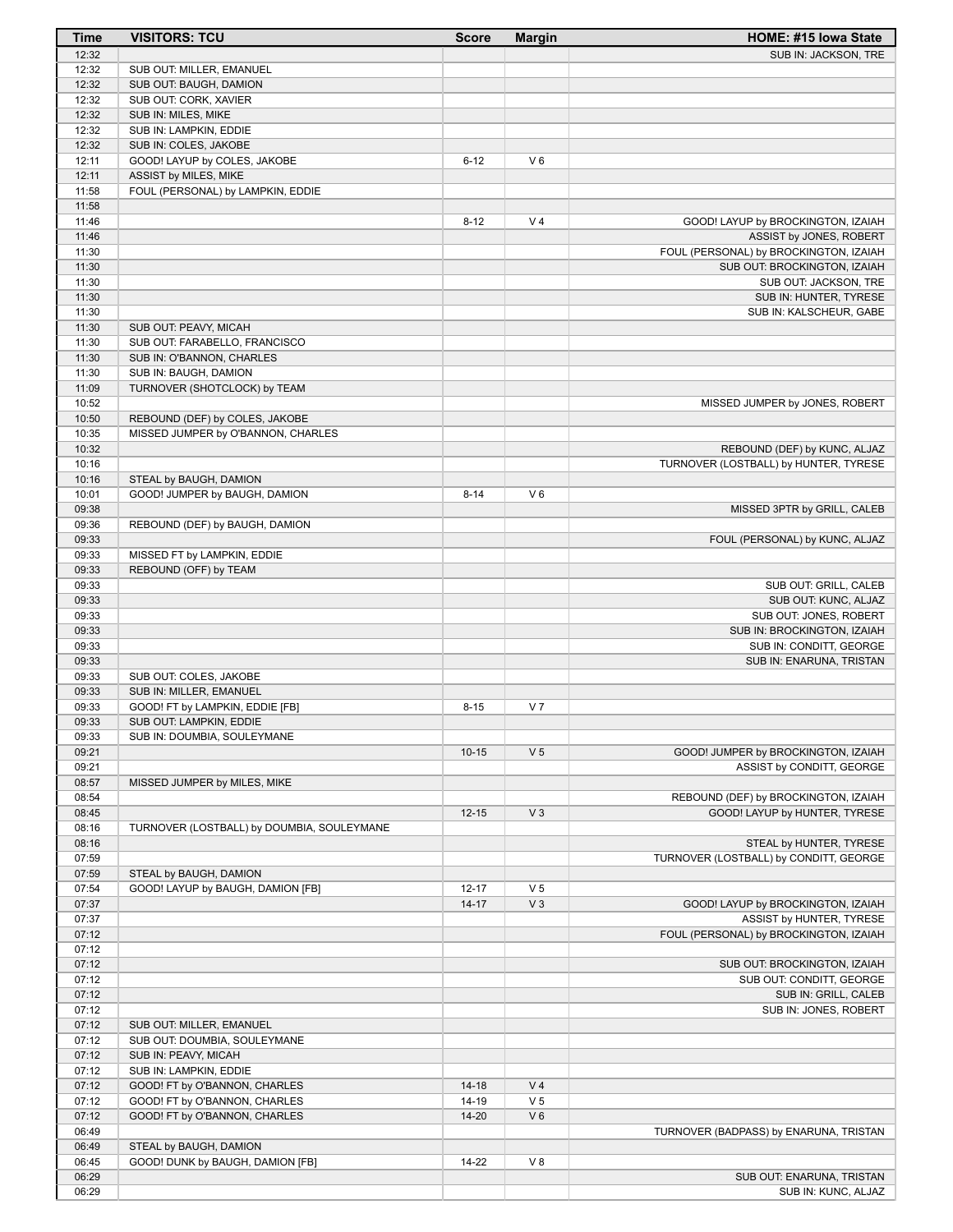| Time           | <b>VISITORS: TCU</b>                  | <b>Score</b> | <b>Margin</b>  | HOME: #15 Iowa State                                                |
|----------------|---------------------------------------|--------------|----------------|---------------------------------------------------------------------|
| 06:14          |                                       | $17 - 22$    | V <sub>5</sub> | GOOD! 3PTR by HUNTER, TYRESE                                        |
| 06:14          |                                       |              |                | ASSIST by KUNC, ALJAZ                                               |
| 05:55          | TIMEOUT 30SEC                         |              |                |                                                                     |
| 05:49          | TURNOVER (BADPASS) by BAUGH, DAMION   |              |                |                                                                     |
| 05:49          |                                       |              |                | STEAL by KUNC, ALJAZ                                                |
| 05:49          | FOUL (PERSONAL) by LAMPKIN, EDDIE     |              |                |                                                                     |
| 05:49          | SUB OUT: LAMPKIN, EDDIE               |              |                |                                                                     |
| 05:49          | SUB IN: CORK, XAVIER                  |              |                |                                                                     |
| 05:39          |                                       |              |                | TURNOVER (LOSTBALL) by HUNTER, TYRESE                               |
| 05:39          | STEAL by BAUGH, DAMION                |              |                |                                                                     |
| 05:35          |                                       |              |                | FOUL (PERSONAL) by KALSCHEUR, GABE                                  |
| 05:35          | MISSED FT by PEAVY, MICAH             |              |                |                                                                     |
| 05:35          | REBOUND (OFF) by TEAM                 |              | $V_6$          |                                                                     |
| 05:35<br>05:21 | GOOD! FT by PEAVY, MICAH [FB]         | 17-23        |                | MISSED 3PTR by HUNTER, TYRESE                                       |
| 05:18          | REBOUND (DEF) by O'BANNON, CHARLES    |              |                |                                                                     |
| 04:57          | SUB OUT: O'BANNON, CHARLES            |              |                |                                                                     |
| 04:57          | SUB IN: MILLER, EMANUEL               |              |                |                                                                     |
| 04:57          |                                       |              |                | SUB OUT: HUNTER, TYRESE                                             |
| 04:57          |                                       |              |                | SUB IN: BROCKINGTON, IZAIAH                                         |
| 04:49          | GOOD! LAYUP by PEAVY, MICAH           | $17 - 25$    | V8             |                                                                     |
| 04:36          |                                       |              |                | MISSED 3PTR by GRILL, CALEB                                         |
| 04:33          | REBOUND (DEF) by BAUGH, DAMION        |              |                |                                                                     |
| 04:26          | TURNOVER (TRAVEL) by MILLER, EMANUEL  |              |                |                                                                     |
| 04:12          |                                       | 19-25        | $V_6$          | GOOD! JUMPER by BROCKINGTON, IZAIAH                                 |
| 04:12          | FOUL (PERSONAL) by PEAVY, MICAH       |              |                |                                                                     |
| 04:12          | SUB OUT: MILES, MIKE                  |              |                |                                                                     |
| 04:12          | SUB IN: FARABELLO, FRANCISCO          |              |                |                                                                     |
| 04:12          |                                       | $20 - 25$    | V <sub>5</sub> | GOOD! FT by BROCKINGTON, IZAIAH                                     |
| 03:58          | TURNOVER (BADPASS) by MILLER, EMANUEL |              |                |                                                                     |
| 03:58          |                                       |              |                | STEAL by KUNC, ALJAZ                                                |
| 03:43          |                                       |              |                | TURNOVER (LOSTBALL) by BROCKINGTON, IZAIAH                          |
| 03:43          | STEAL by BAUGH, DAMION                |              |                |                                                                     |
| 03:39          | GOOD! LAYUP by BAUGH, DAMION [FB]     | 20-27        | V <sub>7</sub> |                                                                     |
| 03:17          |                                       |              |                | MISSED 3PTR by KALSCHEUR, GABE                                      |
| 03:13          |                                       |              |                | REBOUND (OFF) by KUNC, ALJAZ                                        |
| 03:10<br>03:10 |                                       | $22 - 27$    | V <sub>5</sub> | GOOD! JUMPER by BROCKINGTON, IZAIAH                                 |
| 02:42          | MISSED JUMPER by BAUGH, DAMION        |              |                | ASSIST by KALSCHEUR, GABE                                           |
| 02:39          |                                       |              |                | REBOUND (DEF) by BROCKINGTON, IZAIAH                                |
| 02:32          |                                       |              |                | MISSED JUMPER by BROCKINGTON, IZAIAH                                |
| 02:29          | REBOUND (DEF) by MILLER, EMANUEL      |              |                |                                                                     |
| 02:03          | GOOD! JUMPER by PEAVY, MICAH [PNT]    | 22-29        | V <sub>7</sub> |                                                                     |
| 01:47          |                                       |              |                | MISSED 3PTR by GRILL, CALEB                                         |
| 01:45          | REBOUND (DEF) by MILLER, EMANUEL      |              |                |                                                                     |
| 01:31          | MISSED JUMPER by PEAVY, MICAH         |              |                |                                                                     |
| 01:31          |                                       |              |                | BLOCK by JONES, ROBERT                                              |
| 01:29          |                                       |              |                | REBOUND (DEF) by TEAM                                               |
| 01:29          |                                       |              |                |                                                                     |
| 01:29          |                                       |              |                | SUB OUT: GRILL, CALEB                                               |
| 01:29          |                                       |              |                | SUB OUT: KUNC, ALJAZ                                                |
| 01:29          |                                       |              |                | SUB OUT: JONES, ROBERT                                              |
| 01:29          |                                       |              |                | SUB IN: CONDITT, GEORGE                                             |
| 01:29          |                                       |              |                | SUB IN: HUNTER, TYRESE                                              |
| 01:29          |                                       |              |                | SUB IN: ENARUNA, TRISTAN                                            |
| 01:29          | SUB OUT: PEAVY, MICAH                 |              |                |                                                                     |
| 01:29          | SUB OUT: MILLER, EMANUEL              |              |                |                                                                     |
| 01:29          | SUB OUT: FARABELLO, FRANCISCO         |              |                |                                                                     |
| 01:29          | SUB IN: MILES, MIKE                   |              |                |                                                                     |
| 01:29          | SUB IN: O'BANNON, CHARLES             |              |                |                                                                     |
| 01:29<br>01:05 | SUB IN: COLES, JAKOBE                 |              |                |                                                                     |
| 01:05          | FOUL (PERSONAL) by CORK, XAVIER       |              | $V_6$          |                                                                     |
| 01:05          |                                       | 23-29        |                | GOOD! FT by BROCKINGTON, IZAIAH<br>MISSED FT by BROCKINGTON, IZAIAH |
| 01:04          | REBOUND (DEF) by CORK, XAVIER         |              |                |                                                                     |
| 00:52          | GOOD! 3PTR by O'BANNON, CHARLES       | 23-32        | V <sub>9</sub> |                                                                     |
| 00:52          | ASSIST by COLES, JAKOBE               |              |                |                                                                     |
| 00:30          |                                       |              |                | MISSED 3PTR by ENARUNA, TRISTAN                                     |
| 00:28          | REBOUND (DEF) by O'BANNON, CHARLES    |              |                |                                                                     |
| 00:06          | GOOD! JUMPER by BAUGH, DAMION         | 23-34        | $V$ 11         |                                                                     |

**TCU 34, #15 Iowa State 23**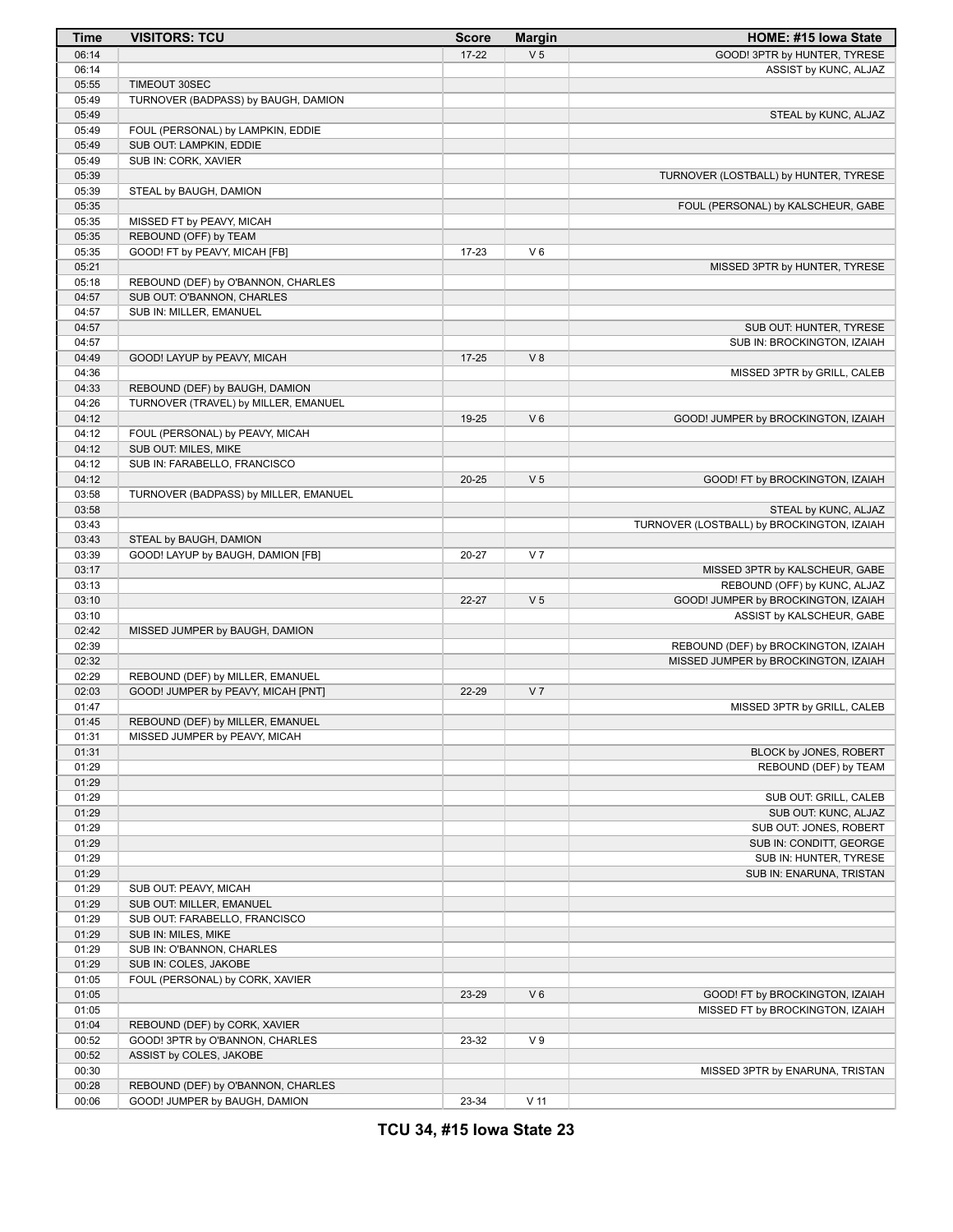| <b>Points (This Period)</b> | <b>TCU</b>     | ISU            |
|-----------------------------|----------------|----------------|
| In the Paint                | 16             | 12             |
| Off Turns                   |                |                |
| 2nd Chance                  |                |                |
| <b>Fast Break</b>           |                |                |
| Bench                       |                |                |
| Per Poss                    | 1.063<br>16/32 | 0.742<br>11/31 |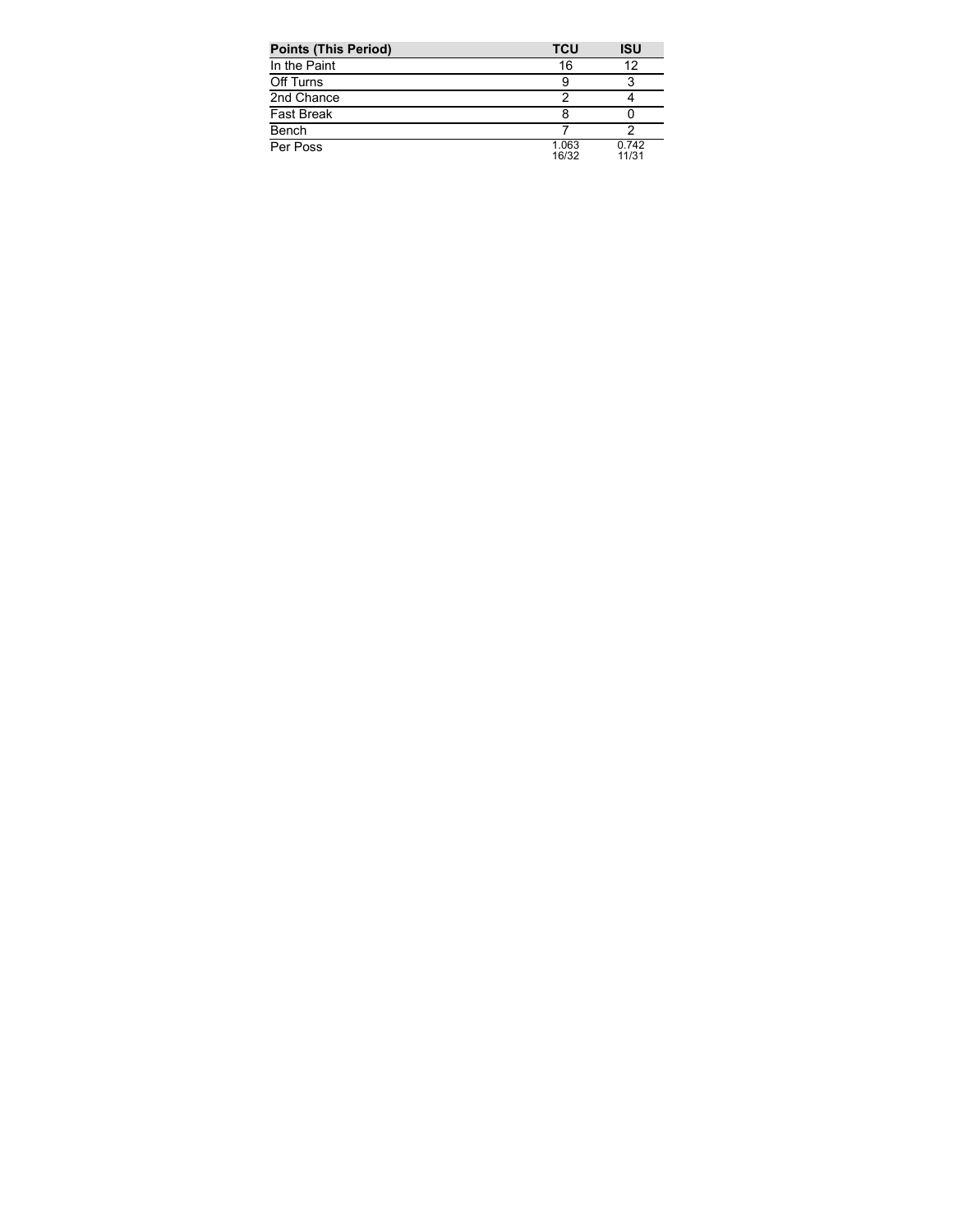### **Official Box Score TCU vs #15 Iowa State Second Half Statistics Only January 22, 2022 at James H. Hilton Coliseum - Ames, Iowa**



# **TCU 25**

| No. | Plaver                   | S  | <b>Pts</b>      | FG        | 3FG     | <b>FT</b> | <b>OR</b> | <b>DR</b> | <b>TR</b> | PF       | A | <b>TO</b>    | <b>B</b> lk  | Stl          | Min          | $+/-$          |
|-----|--------------------------|----|-----------------|-----------|---------|-----------|-----------|-----------|-----------|----------|---|--------------|--------------|--------------|--------------|----------------|
| 01  | MILES, MIKE              | G  | 5               | $2 - 5$   | 1-3     | $0-0$     | 0         | 4         | 4         |          |   | 0            | 0            |              | 18           | 7              |
| 02  | MILLER, EMANUEL          | F  | 4               | $2 - 3$   | $0 - 0$ | $0 - 0$   | 0         | 6         | 6         | 0        |   |              | 0            | 0            | 9            | $\overline{4}$ |
| 04  | LAMPKIN, EDDIE           | С  | 0               | $0 - 0$   | $0 - 0$ | $0 - 0$   | 1         | 1         | 2         |          | 0 | 0            | 0            | 0            | 6            | 5              |
| 05  | <b>O'BANNON, CHARLES</b> | F. | 4               | $2 - 4$   | $0 - 1$ | $0 - 0$   |           | 1         | 2         | 1        | 0 | $\mathbf{0}$ | $\mathbf{0}$ | $\mathbf{0}$ | 16           | 11             |
| 10  | <b>BAUGH, DAMION</b>     | G  | 10              | $5-9$     | $0 - 2$ | $0 - 0$   | 0         | 2         | 2         | 0        | 3 | 4            | 0            |              | 17           | 7              |
| 00  | PEAVY, MICAH             | G  | $\Omega$        | $0 - 1$   | $0 - 0$ | $0 - 0$   | 0         | 1         |           |          |   | 3            | $\Omega$     | 0            | 8            | $-4$           |
| 03  | FARABELLO, FRANCISCO     | G  | 0               | $0 - 1$   | $0 - 0$ | $0 - 1$   | 0         | 4         | 4         | 0        | 0 | 0            | 0            | 0            | 8            | -5             |
| 12  | CORK, XAVIER             | F  | 2               | $1 - 2$   | $0 - 0$ | $0 - 0$   | 1         | $\Omega$  | 1         | 1        | 0 | $\Omega$     | $\Omega$     | $\Omega$     | 14           | -1             |
| 21  | COLES, JAKOBE            | F  | 0               | 0-1       | $0 - 1$ | $0 - 0$   | 0         | $\Omega$  | 0         | 1        | 0 | $\Omega$     | 0            | 0            | 3            | -4             |
| 25  | DOUMBIA, SOULEYMANE      | C  | 0               | $0 - 0$   | $0 - 0$ | $0 - 0$   | 0         | 0         | $\Omega$  | $\Omega$ | 0 | $\Omega$     | $\Omega$     | 0            | $\mathbf{0}$ | 0              |
|     | <b>TEAM</b>              |    |                 |           |         |           |           | 0         |           | 0        |   | 2            |              |              |              |                |
|     | <b>TOTALS</b>            |    | 25 <sub>2</sub> | $12 - 26$ | $1 - 7$ | $0 - 1$   | 4         | 19        | 23        | 6        | 6 | 10           | 0            | $\mathbf{2}$ | 100          |                |
|     |                          |    |                 |           |         |           |           |           |           |          |   |              |              |              |              |                |

| <b>Shooting By Period</b><br>Period | FG        | FG%   | 3FG      | 3FG%  | FТ      | FT%    | Deadball Rebounds: 2,0<br>Last FG Half: TCU - |
|-------------------------------------|-----------|-------|----------|-------|---------|--------|-----------------------------------------------|
| 2nd Half                            | $12 - 26$ | 46%   |          | 14%   | በ-1     | $00\%$ |                                               |
| Game                                | 25-51     | 49.0% | $4 - 15$ | 26.7% | $5 - 8$ | 62.5%  |                                               |

# **#15 Iowa State 21**

| No. | Plaver                     | S. | <b>Pts</b>    | FG      | 3FG      | <b>FT</b> | <b>OR</b> | DR       | TR           | PF            | A        | TO | <b>Blk</b>     | Stl      | Min | $+/-$          |
|-----|----------------------------|----|---------------|---------|----------|-----------|-----------|----------|--------------|---------------|----------|----|----------------|----------|-----|----------------|
| 01  | <b>BROCKINGTON, IZAIAH</b> | G  |               | $3 - 8$ | $0 - 1$  | $1 - 1$   |           | 6        |              | 0             | 0        | 2  | 0              | 2        | 20  | $-4$           |
| 04  | CONDITT, GEORGE            | F. | 0             | $0 - 0$ | $0 - 0$  | $0 - 0$   | 0         | 0        | 0            | 0             | $\Omega$ | 0  | $\Omega$       | 0        | 3   | $-2$           |
| 11  | HUNTER, TYRESE             | G  | 2             | $0 - 5$ | $0 - 3$  | $2 - 2$   | 1         |          | 2            | 0             | 2        | 3  |                | 0        | 13  | $-4$           |
| 22  | <b>KALSCHEUR, GABE</b>     | G  | 5             | 1-4     | $1 - 4$  | $2 - 2$   | 0         | 0        | $\mathbf{0}$ | 3             | 0        | 0  | $\overline{0}$ | 0        | 16  | $-2$           |
| 23  | <b>ENARUNA, TRISTAN</b>    | F. | $\Omega$      | $0 - 0$ | $0 - 0$  | $0-0$     | 0         | 0        | 0            | 0             | 0        | 0  | 2              | 0        | 3   | $-2$           |
| 02  | <b>GRILL, CALEB</b>        | G  | $\mathcal{P}$ | $1 - 3$ | $0 - 2$  | $0 - 0$   | 0         | 0        | $\Omega$     | $\mathcal{P}$ | 2        | 0  |                | 0        | 16  | $-1$           |
| 03  | <b>JACKSON, TRE</b>        | G  | 5             | $2 - 7$ | $1-5$    | $0-0$     |           | $\Omega$ |              | 2             | 0        | 0  | 0              | 0        | 13  | $-3$           |
| 05  | KUNC, ALJAZ                | F. | 0             | $0 - 3$ | $0 - 1$  | $0 - 0$   | 0         | 2        | 2            | 0             | $\Omega$ | 0  | $\Omega$       | 0        | 13  | $\overline{4}$ |
| 12  | <b>JONES, ROBERT</b>       | F. | 0             | $0-0$   | 0-0      | $0 - 0$   | 0         |          |              | $\Omega$      | 0        | 0  | 0              | $\Omega$ | 4   | -6             |
|     | <b>TEAM</b>                |    |               |         |          |           | 1         |          | 2            | $\Omega$      |          | 0  |                |          |     |                |
|     | <b>TOTALS</b>              |    | 21            | 7-30    | $2 - 16$ | $5 - 5$   |           | 11       | 15           |               | Д        | 5  |                | 2        | 100 |                |

| <b>Shooting By Period</b><br>Period | FG        | FG%   | 3FG      | 3FG%     |          | FT%   |
|-------------------------------------|-----------|-------|----------|----------|----------|-------|
| 2nd Half                            | 7-30      | 23%   | $2 - 16$ | 13%      | $5-5$    | 100%  |
| Game                                | $17 - 55$ | 30.9% | $3-26$   | $11.5\%$ | $7 - 10$ | 70.0% |

*Deadball Rebounds:* 1,0 *Last FG Half:* ISU -

| Game Notes:                                                              | <b>Score</b> | 1st | 2 <sub>nd</sub> | <b>TOT</b> | <b>Points (This Period)</b> | TCU            | <b>ISU</b>     |
|--------------------------------------------------------------------------|--------------|-----|-----------------|------------|-----------------------------|----------------|----------------|
| Officials: John Higgins, Terry Wymer, Antinio Petty<br>Attendance: 14267 | TCU          | 34  | 25              | 59         | In the Paint                | 16             | 10             |
|                                                                          | <b>ISU</b>   | 23  | 21              | 44         | Off Turns                   |                |                |
| Start Time: 04:05 PM ET                                                  |              |     |                 |            | 2nd Chance                  |                |                |
| End Time: 05:59 PM ET<br>Game Duration: 1:54                             |              |     |                 |            | <b>Fast Break</b>           |                |                |
| Conference Game:                                                         |              |     |                 |            | Bench                       |                |                |
|                                                                          |              |     |                 |            | Per Poss                    | 0.781<br>12/32 | 0.636<br>10/33 |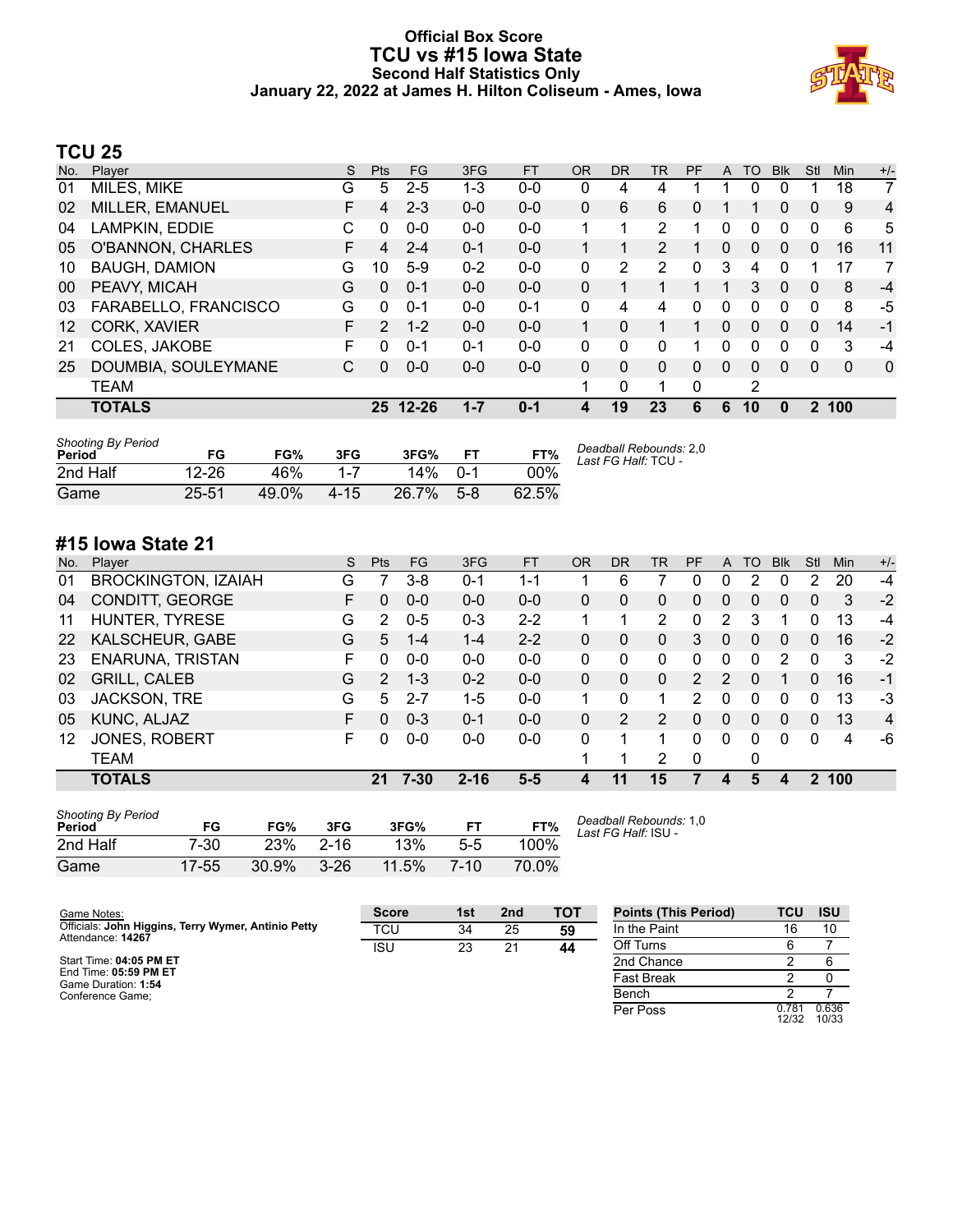#### **Official Play-By-Play TCU vs #15 Iowa State Second Half January 22, 2022 at James H. Hilton Coliseum - Ames, Iowa**



#### **Period 2**

<mark>Startersː</mark><br>TCU: 1 MILES,MIKE (G); 2 MILLER,EMANUEL (F); 4 LAMPKIN,EDDIE (C); 5 O'BANNON,CHARLES (F); 10 BAUGH,DAMION (G);<br>#15 **Iowa State**: 1 BROCKINGTON,IZAIAH (G); 4 CONDITT,GEORGE (F); 11 HUNTER,TYRESE (G); 22 KALSCHEU

| Time  | <b>VISITORS: TCU</b>                  | <b>Score</b> | <b>Margin</b>   | HOME: #15 Iowa State                 |
|-------|---------------------------------------|--------------|-----------------|--------------------------------------|
| 20:00 | SUB OUT: CORK, XAVIER                 |              |                 |                                      |
| 20:00 | SUB OUT: COLES, JAKOBE                |              |                 |                                      |
| 20:00 | SUB IN: MILLER, EMANUEL               |              |                 |                                      |
| 20:00 | SUB IN: LAMPKIN, EDDIE                |              |                 |                                      |
| 19:48 |                                       |              |                 | MISSED JUMPER by BROCKINGTON, IZAIAH |
| 19:45 | REBOUND (DEF) by MILLER, EMANUEL      |              |                 |                                      |
| 19:28 | MISSED JUMPER by MILES, MIKE          |              |                 |                                      |
| 19:26 |                                       |              |                 | REBOUND (DEF) by BROCKINGTON, IZAIAH |
| 19:20 |                                       |              |                 | MISSED 3PTR by HUNTER, TYRESE        |
| 19:16 | REBOUND (DEF) by MILLER, EMANUEL      |              |                 |                                      |
| 18:57 | GOOD! JUMPER by MILLER, EMANUEL       | 23-36        | V <sub>13</sub> |                                      |
| 18:57 | ASSIST by BAUGH, DAMION               |              |                 |                                      |
| 18:35 |                                       |              |                 | MISSED JUMPER by BROCKINGTON, IZAIAH |
| 18:29 | REBOUND (DEF) by MILLER, EMANUEL      |              |                 |                                      |
| 18:18 | MISSED DUNK by O'BANNON, CHARLES      |              |                 |                                      |
| 18:18 |                                       |              |                 | BLOCK by ENARUNA, TRISTAN            |
| 18:17 |                                       |              |                 | REBOUND (DEF) by TEAM                |
| 18:00 |                                       |              |                 | MISSED JUMPER by HUNTER, TYRESE      |
| 17:58 | REBOUND (DEF) by MILLER, EMANUEL      |              |                 |                                      |
| 17:52 | MISSED JUMPER by MILLER, EMANUEL      |              |                 |                                      |
| 17:52 |                                       |              |                 | BLOCK by ENARUNA, TRISTAN            |
| 17:48 |                                       |              |                 | REBOUND (DEF) by BROCKINGTON, IZAIAH |
| 17:46 |                                       |              |                 | MISSED 3PTR by HUNTER, TYRESE        |
| 17:43 | REBOUND (DEF) by LAMPKIN, EDDIE       |              |                 |                                      |
| 17:24 | TURNOVER (BADPASS) by BAUGH, DAMION   |              |                 |                                      |
| 17:24 |                                       |              |                 | SUB OUT: CONDITT, GEORGE             |
| 17:24 |                                       |              |                 | SUB OUT: ENARUNA, TRISTAN            |
| 17:24 |                                       |              |                 | SUB IN: GRILL, CALEB                 |
| 17:24 |                                       |              |                 | SUB IN: KUNC, ALJAZ                  |
|       |                                       |              |                 |                                      |
| 17:05 |                                       |              |                 | MISSED JUMPER by KUNC, ALJAZ         |
| 17:05 |                                       |              |                 | REBOUND (OFF) by HUNTER, TYRESE      |
| 17:05 | FOUL (PERSONAL) by O'BANNON, CHARLES  |              |                 |                                      |
| 17:05 | SUB OUT: MILLER, EMANUEL              |              |                 |                                      |
| 17:05 | SUB OUT: LAMPKIN, EDDIE               |              |                 |                                      |
| 17:05 | SUB OUT: O'BANNON, CHARLES            |              |                 |                                      |
| 17:05 | SUB IN: PEAVY, MICAH                  |              |                 |                                      |
| 17:05 | SUB IN: CORK, XAVIER                  |              |                 |                                      |
| 17:05 | SUB IN: COLES, JAKOBE                 |              |                 |                                      |
| 17:03 | FOUL (PERSONAL) by COLES, JAKOBE      |              |                 |                                      |
| 17:03 |                                       | 24-36        | V <sub>12</sub> | GOOD! FT by KALSCHEUR, GABE          |
| 17:03 |                                       | 25-36        | $V$ 11          | GOOD! FT by KALSCHEUR, GABE          |
| 16:35 | MISSED 3PTR by COLES, JAKOBE          |              |                 |                                      |
| 16:33 |                                       |              |                 | REBOUND (DEF) by HUNTER, TYRESE      |
| 16:23 | SUB OUT: BAUGH, DAMION                |              |                 |                                      |
| 16:23 | SUB IN: FARABELLO, FRANCISCO          |              |                 |                                      |
| 16:21 |                                       | 27-36        | V <sub>9</sub>  | GOOD! LAYUP by GRILL, CALEB          |
| 16:21 |                                       |              |                 | ASSIST by HUNTER, TYRESE             |
| 15:47 | TURNOVER (SHOTCLOCK) by TEAM          |              |                 |                                      |
| 15:47 |                                       |              |                 |                                      |
| 15:47 | SUB OUT: COLES, JAKOBE                |              |                 |                                      |
| 15:47 | SUB IN: MILLER, EMANUEL               |              |                 |                                      |
| 15:31 |                                       |              |                 | TURNOVER (BADPASS) by HUNTER, TYRESE |
| 15:31 |                                       |              |                 | SUB OUT: HUNTER, TYRESE              |
| 15:31 |                                       |              |                 | SUB IN: JACKSON, TRE                 |
| 15:31 | TURNOVER (5SEC) by TEAM               |              |                 |                                      |
| 15:25 |                                       | 29-36        | V <sub>7</sub>  | GOOD! LAYUP by BROCKINGTON, IZAIAH   |
| 15:25 | FOUL (PERSONAL) by MILES, MIKE        |              |                 |                                      |
| 15:25 | SUB OUT: MILES, MIKE                  |              |                 |                                      |
| 15:25 | SUB IN: BAUGH, DAMION                 |              |                 |                                      |
| 15:25 |                                       | 30-36        | $V_6$           | GOOD! FT by BROCKINGTON, IZAIAH      |
| 15:00 | MISSED JUMPER by PEAVY, MICAH         |              |                 |                                      |
| 15:00 |                                       |              |                 | BLOCK by GRILL, CALEB                |
| 14:57 |                                       |              |                 | REBOUND (DEF) by BROCKINGTON, IZAIAH |
| 14:47 |                                       |              |                 | MISSED JUMPER by BROCKINGTON, IZAIAH |
| 14:45 | REBOUND (DEF) by FARABELLO, FRANCISCO |              |                 |                                      |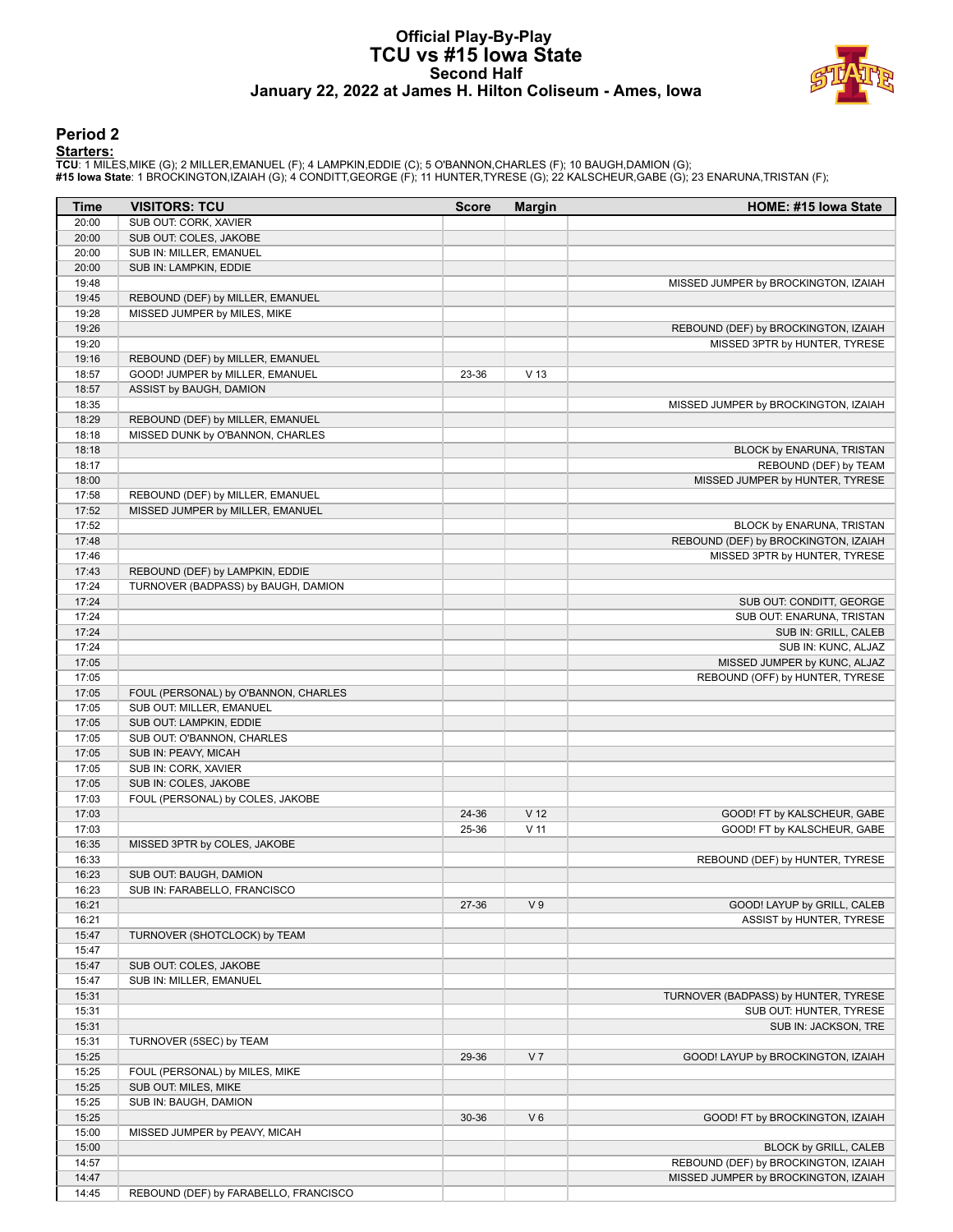| Time           | <b>VISITORS: TCU</b>                                          | <b>Score</b> | <b>Margin</b>   | HOME: #15 Iowa State                            |
|----------------|---------------------------------------------------------------|--------------|-----------------|-------------------------------------------------|
| 14:37          |                                                               |              |                 | FOUL (PERSONAL) by GRILL, CALEB                 |
| 14:37          |                                                               |              |                 | SUB OUT: KUNC, ALJAZ                            |
| 14:37          |                                                               |              |                 | SUB IN: JONES, ROBERT                           |
| 14:37          | SUB OUT: PEAVY, MICAH                                         |              |                 |                                                 |
| 14:37          | SUB OUT: FARABELLO, FRANCISCO                                 |              |                 |                                                 |
| 14:37          | SUB OUT: CORK, XAVIER                                         |              |                 |                                                 |
| 14:37          | SUB IN: MILES, MIKE                                           |              |                 |                                                 |
| 14:37          | SUB IN: LAMPKIN, EDDIE                                        |              |                 |                                                 |
| 14:37<br>14:25 | SUB IN: O'BANNON, CHARLES<br>MISSED 3PTR by O'BANNON, CHARLES |              |                 |                                                 |
| 14:22          | REBOUND (OFF) by LAMPKIN, EDDIE                               |              |                 |                                                 |
| 14:22          |                                                               |              |                 | SUB OUT: KALSCHEUR, GABE                        |
| 14:22          |                                                               |              |                 | SUB IN: HUNTER, TYRESE                          |
| 14:01          | MISSED 3PTR by MILES, MIKE                                    |              |                 |                                                 |
| 13:58          |                                                               |              |                 | REBOUND (DEF) by JONES, ROBERT                  |
| 13:42          |                                                               | 33-36        | $V_3$           | GOOD! 3PTR by JACKSON, TRE                      |
| 13:42          |                                                               |              |                 | ASSIST by GRILL, CALEB                          |
| 13:38          | TIMEOUT 30SEC                                                 |              |                 |                                                 |
| 13:38          |                                                               |              |                 |                                                 |
| 13:20          | GOOD! DUNK by O'BANNON, CHARLES                               | 33-38        | V <sub>5</sub>  |                                                 |
| 13:20          | ASSIST by MILLER, EMANUEL                                     |              |                 |                                                 |
| 12:52          |                                                               |              |                 | MISSED 3PTR by JACKSON, TRE                     |
| 12:49          | REBOUND (DEF) by MILLER, EMANUEL                              |              |                 |                                                 |
| 12:36          | GOOD! JUMPER by MILLER, EMANUEL                               | 33-40        | V <sub>7</sub>  |                                                 |
| 12:36<br>12:24 | ASSIST by BAUGH, DAMION                                       |              |                 | TURNOVER (BADPASS) by HUNTER, TYRESE            |
| 12:24          | STEAL by BAUGH, DAMION                                        |              |                 |                                                 |
| 12:20          | GOOD! DUNK by BAUGH, DAMION [FB]                              | 33-42        | V <sub>9</sub>  |                                                 |
| 12:20          |                                                               |              |                 | TIMEOUT 30SEC                                   |
| 12:20          |                                                               |              |                 |                                                 |
| 12:20          |                                                               |              |                 | SUB OUT: JACKSON, TRE                           |
| 12:20          |                                                               |              |                 | SUB OUT: JONES, ROBERT                          |
| 12:20          |                                                               |              |                 | SUB IN: KUNC, ALJAZ                             |
| 12:20          |                                                               |              |                 | SUB IN: KALSCHEUR, GABE                         |
| 12:10          |                                                               |              |                 | MISSED JUMPER by BROCKINGTON, IZAIAH            |
| 12:07          | REBOUND (DEF) by MILLER, EMANUEL                              |              |                 |                                                 |
| 11:57          | TURNOVER (BADPASS) by BAUGH, DAMION                           |              |                 |                                                 |
| 11:44          | FOUL (PERSONAL) by LAMPKIN, EDDIE                             |              |                 |                                                 |
| 11:44          |                                                               |              |                 | SUB OUT: HUNTER, TYRESE                         |
| 11:44          |                                                               |              |                 | SUB IN: JACKSON, TRE                            |
| 11:44          | SUB OUT: LAMPKIN, EDDIE                                       |              |                 |                                                 |
| 11:44<br>11:42 | SUB IN: CORK, XAVIER                                          |              |                 | MISSED LAYUP by KUNC, ALJAZ                     |
| 11:40          | REBOUND (DEF) by MILES, MIKE                                  |              |                 |                                                 |
| 11:31          |                                                               |              |                 | FOUL (PERSONAL) by KALSCHEUR, GABE              |
| 11:15          | MISSED 3PTR by MILES, MIKE                                    |              |                 |                                                 |
| 11:12          |                                                               |              |                 | REBOUND (DEF) by KUNC, ALJAZ                    |
| 11:01          |                                                               |              |                 | MISSED 3PTR by BROCKINGTON, IZAIAH              |
| 10:59          | REBOUND (DEF) by MILES, MIKE                                  |              |                 |                                                 |
| 10:34          | GOOD! JUMPER by BAUGH, DAMION [PNT]                           | 33-44        | V <sub>11</sub> |                                                 |
| 10:22          |                                                               |              |                 | MISSED 3PTR by KALSCHEUR, GABE                  |
| 10:15          | REBOUND (DEF) by MILES, MIKE                                  |              |                 |                                                 |
| 10:01          | GOOD! JUMPER by BAUGH, DAMION                                 | 33-46        | V <sub>13</sub> |                                                 |
| 09:43          |                                                               |              |                 | MISSED 3PTR by JACKSON, TRE                     |
| 09:41          |                                                               |              |                 | REBOUND (OFF) by BROCKINGTON, IZAIAH            |
| 09:40          |                                                               | 35-46        | $V$ 11          | GOOD! JUMPER by BROCKINGTON, IZAIAH             |
| 09:17          | TURNOVER (LOSTBALL) by MILLER, EMANUEL                        |              |                 |                                                 |
| 09:17          |                                                               |              |                 | SUB OUT: GRILL, CALEB                           |
| 09:17          |                                                               |              |                 | SUB OUT: KUNC, ALJAZ                            |
| 09:17<br>09:17 |                                                               |              |                 | SUB IN: HUNTER, TYRESE<br>SUB IN: JONES, ROBERT |
| 09:17          | SUB OUT: MILLER, EMANUEL                                      |              |                 |                                                 |
| 09:17          | SUB OUT: O'BANNON, CHARLES                                    |              |                 |                                                 |
| 09:17          | SUB OUT: BAUGH, DAMION                                        |              |                 |                                                 |
| 09:17          | SUB IN: PEAVY, MICAH                                          |              |                 |                                                 |
| 09:17          | SUB IN: FARABELLO, FRANCISCO                                  |              |                 |                                                 |
| 09:17          | SUB IN: COLES, JAKOBE                                         |              |                 |                                                 |
| 09:07          |                                                               |              |                 | MISSED 3PTR by KALSCHEUR, GABE                  |
| 09:06          |                                                               |              |                 | REBOUND (OFF) by TEAM                           |
| 09:03          |                                                               | 37-46        | V <sub>9</sub>  | GOOD! LAYUP by BROCKINGTON, IZAIAH              |
| 09:03          |                                                               |              |                 | ASSIST by HUNTER, TYRESE                        |
| 08:40          | TURNOVER (TRAVEL) by PEAVY, MICAH                             |              |                 |                                                 |
| 08:26          |                                                               |              |                 | MISSED LAYUP by HUNTER, TYRESE                  |
| 08:24          | REBOUND (DEF) by MILES, MIKE                                  |              |                 |                                                 |
| 08:06          | GOOD! 3PTR by MILES, MIKE                                     | 37-49        | V <sub>12</sub> |                                                 |
| 08:06          | ASSIST by PEAVY, MICAH                                        |              |                 |                                                 |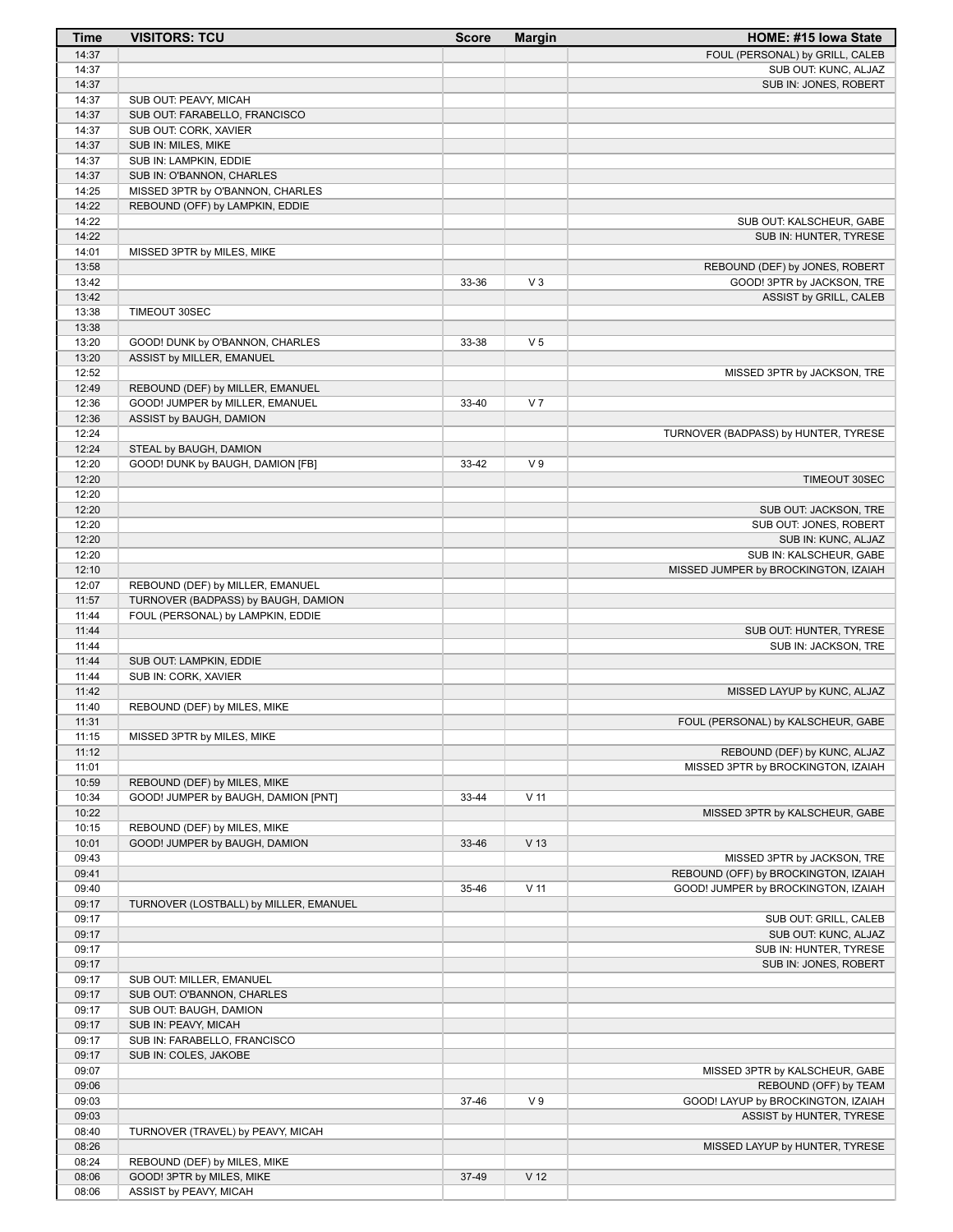| Time           | <b>VISITORS: TCU</b>                                                  | <b>Score</b>   | <b>Margin</b>   | HOME: #15 Iowa State                                               |
|----------------|-----------------------------------------------------------------------|----------------|-----------------|--------------------------------------------------------------------|
| 07:48          | FOUL (PERSONAL) by CORK, XAVIER                                       |                |                 |                                                                    |
| 07:48          |                                                                       |                |                 |                                                                    |
| 07:48<br>07:48 |                                                                       |                |                 | SUB OUT: JACKSON, TRE                                              |
| 07:48          |                                                                       |                |                 | SUB OUT: JONES, ROBERT<br>SUB IN: GRILL, CALEB                     |
| 07:48          |                                                                       |                |                 | SUB IN: KUNC, ALJAZ                                                |
| 07:48          | SUB OUT: MILES, MIKE                                                  |                |                 |                                                                    |
| 07:48          | SUB IN: BAUGH, DAMION                                                 |                |                 |                                                                    |
| 07:48          |                                                                       | 38-49          | $V$ 11          | GOOD! FT by HUNTER, TYRESE                                         |
| 07:48          |                                                                       |                |                 | SUB OUT: KALSCHEUR, GABE                                           |
| 07:48<br>07:48 | SUB OUT: COLES, JAKOBE                                                |                |                 | SUB IN: JACKSON, TRE                                               |
| 07:48          | SUB IN: O'BANNON, CHARLES                                             |                |                 |                                                                    |
| 07:48          |                                                                       | 39-49          | $V$ 10          | GOOD! FT by HUNTER, TYRESE                                         |
| 07:33          | MISSED JUMPER by FARABELLO, FRANCISCO                                 |                |                 |                                                                    |
| 07:33          |                                                                       |                |                 | BLOCK by HUNTER, TYRESE                                            |
| 07:30          |                                                                       |                |                 | REBOUND (DEF) by BROCKINGTON, IZAIAH                               |
| 07:22          |                                                                       |                |                 | MISSED 3PTR by KUNC, ALJAZ                                         |
| 07:18<br>06:56 | REBOUND (DEF) by O'BANNON, CHARLES<br>MISSED 3PTR by BAUGH, DAMION    |                |                 |                                                                    |
| 06:53          |                                                                       |                |                 | REBOUND (DEF) by BROCKINGTON, IZAIAH                               |
| 06:30          |                                                                       |                |                 | MISSED 3PTR by JACKSON, TRE                                        |
| 06:27          |                                                                       |                |                 | REBOUND (OFF) by JACKSON, TRE                                      |
| 06:26          |                                                                       |                |                 | MISSED JUMPER by JACKSON, TRE                                      |
| 06:24          | REBOUND (DEF) by BAUGH, DAMION                                        |                |                 |                                                                    |
| 06:17          |                                                                       |                |                 | FOUL (PERSONAL) by JACKSON, TRE                                    |
| 06:17          |                                                                       |                |                 | SUB OUT: JACKSON, TRE                                              |
| 06:17<br>06:17 |                                                                       |                |                 | SUB OUT: KUNC, ALJAZ<br>SUB IN: JONES, ROBERT                      |
| 06:17          |                                                                       |                |                 | SUB IN: KALSCHEUR, GABE                                            |
| 06:17          | SUB OUT: FARABELLO, FRANCISCO                                         |                |                 |                                                                    |
| 06:17          | SUB IN: MILES, MIKE                                                   |                |                 |                                                                    |
| 05:59          | MISSED 3PTR by BAUGH, DAMION                                          |                |                 |                                                                    |
| 05:59          | REBOUND (OFF) by TEAM                                                 |                |                 |                                                                    |
| 05:58          | GOOD! JUMPER by MILES, MIKE                                           | 39-51          | V <sub>12</sub> |                                                                    |
| 05:58<br>05:34 | ASSIST by BAUGH, DAMION                                               |                |                 |                                                                    |
| 05:34          |                                                                       |                |                 | TURNOVER (OUTOFBOUNDS) by HUNTER, TYRESE<br>SUB OUT: JONES, ROBERT |
| 05:34          |                                                                       |                |                 | SUB IN: KUNC, ALJAZ                                                |
| 05:07          | GOOD! DUNK by CORK, XAVIER                                            | 39-53          | V <sub>14</sub> |                                                                    |
| 05:07          | ASSIST by MILES, MIKE                                                 |                |                 |                                                                    |
| 04:47          |                                                                       |                |                 | MISSED 3PTR by GRILL, CALEB                                        |
| 04:43          | REBOUND (DEF) by PEAVY, MICAH                                         |                |                 |                                                                    |
| 04:24          |                                                                       |                |                 | FOUL (PERSONAL) by KALSCHEUR, GABE                                 |
| 04:21<br>04:08 | MISSED JUMPER by BAUGH, DAMION                                        |                |                 | FOUL (PERSONAL) by KALSCHEUR, GABE                                 |
| 04:06          | REBOUND (OFF) by O'BANNON, CHARLES                                    |                |                 |                                                                    |
| 04:03          | FOUL (OFF) by PEAVY, MICAH                                            |                |                 |                                                                    |
| 04:03          | TURNOVER (OFFENSIVE) by PEAVY, MICAH                                  |                |                 |                                                                    |
| 04:03          |                                                                       |                |                 | SUB OUT: KALSCHEUR, GABE                                           |
| 04:03          |                                                                       |                |                 | SUB IN: JACKSON, TRE                                               |
| 03:48          |                                                                       |                |                 | MISSED 3PTR by HUNTER, TYRESE                                      |
| 03:43<br>03:33 | REBOUND (DEF) by BAUGH, DAMION<br>TURNOVER (LOSTBALL) by PEAVY, MICAH |                |                 |                                                                    |
| 03:33          |                                                                       |                |                 | STEAL by BROCKINGTON, IZAIAH                                       |
| 03:33          |                                                                       |                |                 | TURNOVER (OUTOFBOUNDS) by BROCKINGTON, IZAIAH                      |
| 03:32          |                                                                       |                |                 |                                                                    |
| 03:32          |                                                                       |                |                 | SUB OUT: HUNTER, TYRESE                                            |
| 03:32          |                                                                       |                |                 | SUB IN: KALSCHEUR, GABE                                            |
| 03:32          | SUB OUT: PEAVY, MICAH                                                 |                |                 |                                                                    |
| 03:32          | SUB IN: FARABELLO, FRANCISCO                                          |                |                 |                                                                    |
| 03:22<br>03:12 | TURNOVER (OTHER) by BAUGH, DAMION                                     |                |                 | TURNOVER (LOSTBALL) by BROCKINGTON, IZAIAH                         |
| 03:12          | STEAL by MILES, MIKE                                                  |                |                 |                                                                    |
| 02:50          | GOOD! JUMPER by BAUGH, DAMION [PNT]                                   | 39-55          | $V$ 16          |                                                                    |
| 02:41          |                                                                       |                |                 | MISSED 3PTR by GRILL, CALEB                                        |
| 02:39          | REBOUND (DEF) by FARABELLO, FRANCISCO                                 |                |                 |                                                                    |
| 02:16          | TURNOVER (BADPASS) by BAUGH, DAMION                                   |                |                 |                                                                    |
| 02:16          |                                                                       |                |                 | STEAL by BROCKINGTON, IZAIAH                                       |
| 02:09          |                                                                       |                |                 | MISSED 3PTR by JACKSON, TRE                                        |
| 02:07<br>01:52 | REBOUND (DEF) by FARABELLO, FRANCISCO                                 |                | V <sub>18</sub> |                                                                    |
| 01:30          | GOOD! LAYUP by O'BANNON, CHARLES                                      | 39-57<br>41-57 | $V$ 16          | GOOD! JUMPER by JACKSON, TRE [PNT]                                 |
| 01:18          |                                                                       |                |                 | FOUL (PERSONAL) by JACKSON, TRE                                    |
| 01:18          |                                                                       |                |                 | FOUL (PERSONAL) by GRILL, CALEB                                    |
| 01:18          | MISSED FT by FARABELLO, FRANCISCO                                     |                |                 |                                                                    |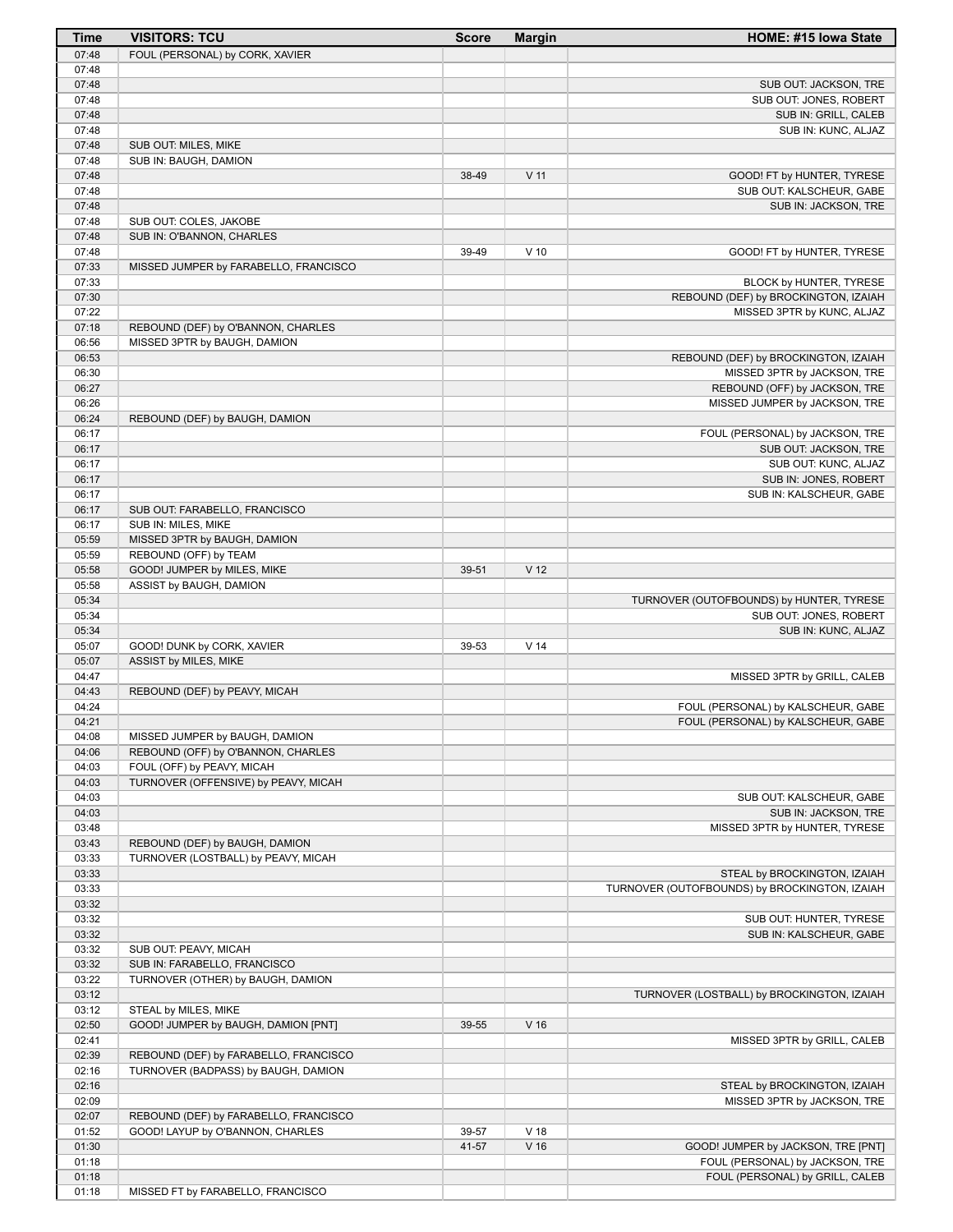| <b>Time</b> | <b>VISITORS: TCU</b>                  | <b>Score</b> | <b>Margin</b>   | HOME: #15 Iowa State                 |
|-------------|---------------------------------------|--------------|-----------------|--------------------------------------|
| 01:17       |                                       |              |                 | REBOUND (DEF) by BROCKINGTON, IZAIAH |
| 01:11       |                                       |              |                 | MISSED 3PTR by KALSCHEUR, GABE       |
| 01:08       | REBOUND (DEF) by FARABELLO, FRANCISCO |              |                 |                                      |
| 00:42       | GOOD! JUMPER by BAUGH, DAMION [PNT]   | 41-59        | V <sub>18</sub> |                                      |
| 00:34       |                                       | 44-59        | V <sub>15</sub> | GOOD! 3PTR by KALSCHEUR, GABE        |
| 00:34       |                                       |              |                 | ASSIST by GRILL, CALEB               |
| 00:10       | MISSED JUMPER by BAUGH, DAMION        |              |                 |                                      |
| 00:08       | REBOUND (OFF) by CORK, XAVIER         |              |                 |                                      |
| 00:07       | MISSED JUMPER by CORK, XAVIER         |              |                 |                                      |
| 00:05       |                                       |              |                 | REBOUND (DEF) by KUNC, ALJAZ         |

# **TCU 59, #15 Iowa State 44**

| <b>Points (This Period)</b> | TCU            | <b>ISU</b>     |
|-----------------------------|----------------|----------------|
| In the Paint                | 16             | 10             |
| Off Turns                   |                |                |
| 2nd Chance                  | າ              |                |
| <b>Fast Break</b>           | າ              |                |
| Bench                       | າ              |                |
| Per Poss                    | 0.781<br>12/32 | 0.636<br>10/33 |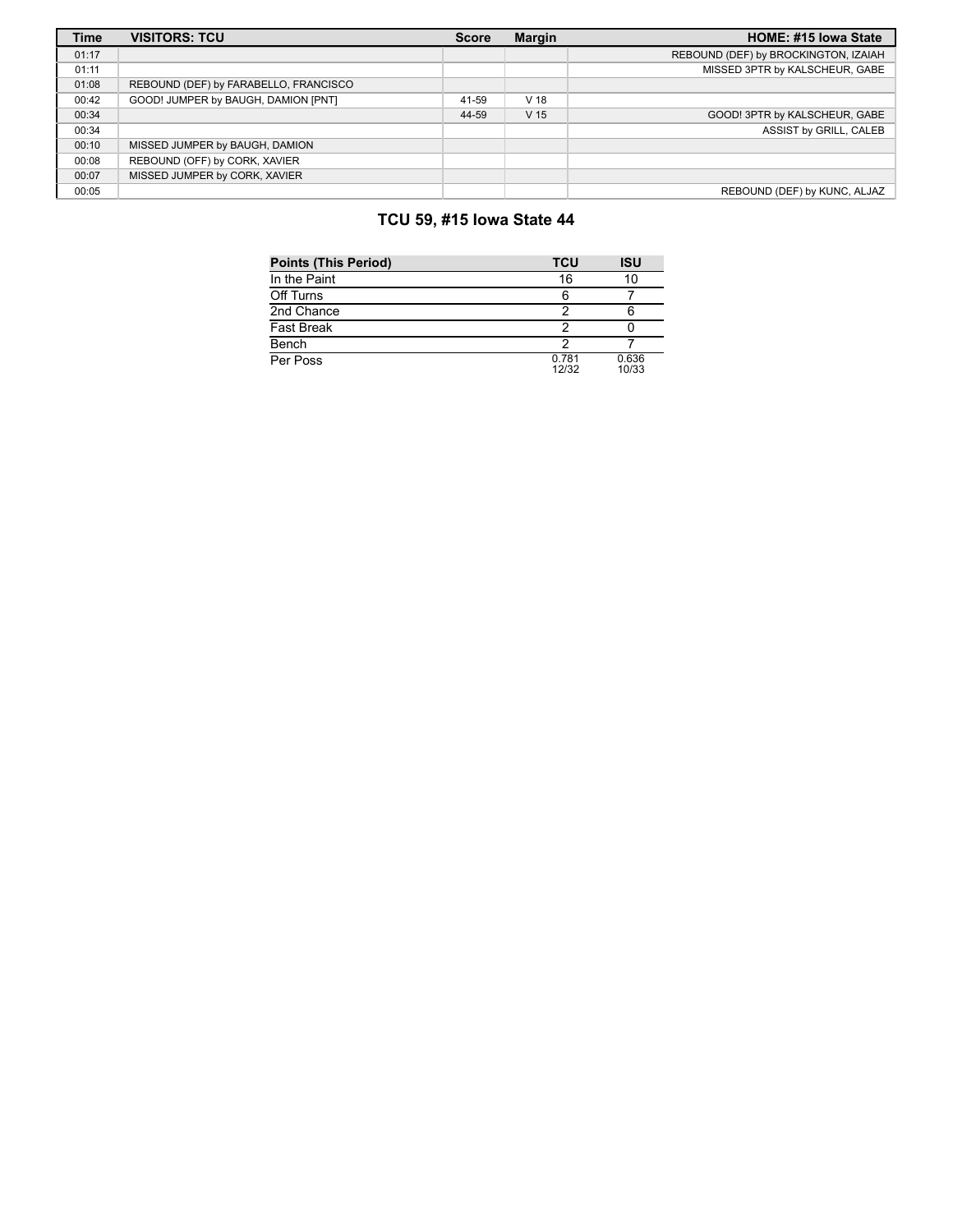#### **Official Scoring/Possession Reference Chart TCU vs #15 Iowa State Period 1 January 22, 2022 at James H. Hilton Coliseum - Ames, Iowa**



#### **Period 1**

<mark>Startersː</mark><br>TCU: 1 MILES,MIKE (G); 2 MILLER,EMANUEL (F); 4 LAMPKIN,EDDIE (C); 5 O'BANNON,CHARLES (F); 10 BAUGH,DAMION (G);<br>#15 **Iowa State**: 1 BROCKINGTON,IZAIAH (G); 4 CONDITT,GEORGE (F); 11 HUNTER,TYRESE (G); 22 KALSCHEU

| <b>Time</b> | <b>VISITORS: TCU</b>               | <b>Score</b> | <b>Margin</b>   | HOME: #15 Iowa State                   |
|-------------|------------------------------------|--------------|-----------------|----------------------------------------|
| 18:29       | GOOD! LAYUP by LAMPKIN, EDDIE      | $0 - 2$      | V <sub>2</sub>  |                                        |
| 18:04       |                                    | $2 - 2$      | T.              | GOOD! JUMPER by ENARUNA, TRISTAN [PNT] |
| 17:11       |                                    | $4 - 2$      | H <sub>2</sub>  | GOOD! DUNK by CONDITT, GEORGE          |
| 16:45       | GOOD! LAYUP by LAMPKIN, EDDIE      | $4 - 4$      | $\mathsf{T}$    |                                        |
| 14:45       | GOOD! 3PTR by MILLER, EMANUEL      | 4-7          | V <sub>3</sub>  |                                        |
| 14:07       |                                    | $6 - 7$      | V <sub>1</sub>  | GOOD! JUMPER by JONES, ROBERT          |
| 13:38       | GOOD! 3PTR by BAUGH, DAMION        | $6 - 10$     | V <sub>4</sub>  |                                        |
| 12:11       | GOOD! LAYUP by COLES, JAKOBE       | $6 - 12$     | $V_6$           |                                        |
| 11:46       |                                    | $8 - 12$     | V <sub>4</sub>  | GOOD! LAYUP by BROCKINGTON, IZAIAH     |
| 10:01       | GOOD! JUMPER by BAUGH, DAMION      | $8 - 14$     | $V_6$           |                                        |
| 09:33       | GOOD! FT by LAMPKIN, EDDIE [FB]    | $8 - 15$     | V <sub>7</sub>  |                                        |
| 09:21       |                                    | $10 - 15$    | V <sub>5</sub>  | GOOD! JUMPER by BROCKINGTON, IZAIAH    |
| 08:45       |                                    | $12 - 15$    | $V_3$           | GOOD! LAYUP by HUNTER, TYRESE          |
| 07:54       | GOOD! LAYUP by BAUGH, DAMION [FB]  | $12 - 17$    | V <sub>5</sub>  |                                        |
| 07:37       |                                    | $14 - 17$    | $V_3$           | GOOD! LAYUP by BROCKINGTON, IZAIAH     |
| 07:12       | GOOD! FT by O'BANNON, CHARLES      | $14 - 18$    | V <sub>4</sub>  |                                        |
| 07:12       | GOOD! FT by O'BANNON, CHARLES      | 14-19        | V <sub>5</sub>  |                                        |
| 07:12       | GOOD! FT by O'BANNON, CHARLES      | $14 - 20$    | $V_6$           |                                        |
| 06:45       | GOOD! DUNK by BAUGH, DAMION [FB]   | $14 - 22$    | V8              |                                        |
| 06:14       |                                    | 17-22        | V <sub>5</sub>  | GOOD! 3PTR by HUNTER, TYRESE           |
| 05:35       | GOOD! FT by PEAVY, MICAH [FB]      | $17-23$      | $V_6$           |                                        |
| 04:49       | GOOD! LAYUP by PEAVY, MICAH        | 17-25        | V8              |                                        |
| 04:12       |                                    | 19-25        | $V_6$           | GOOD! JUMPER by BROCKINGTON, IZAIAH    |
| 04:12       |                                    | 20-25        | V <sub>5</sub>  | GOOD! FT by BROCKINGTON, IZAIAH        |
| 03:39       | GOOD! LAYUP by BAUGH, DAMION [FB]  | 20-27        | V <sub>7</sub>  |                                        |
| 03:10       |                                    | 22-27        | V <sub>5</sub>  | GOOD! JUMPER by BROCKINGTON, IZAIAH    |
| 02:03       | GOOD! JUMPER by PEAVY, MICAH [PNT] | 22-29        | V <sub>7</sub>  |                                        |
| 01:05       |                                    | 23-29        | $V_6$           | GOOD! FT by BROCKINGTON, IZAIAH        |
| 00:52       | GOOD! 3PTR by O'BANNON, CHARLES    | 23-32        | V <sub>9</sub>  |                                        |
| 00:06       | GOOD! JUMPER by BAUGH, DAMION      | 23-34        | V <sub>11</sub> |                                        |

**TCU 34, #15 Iowa State 23**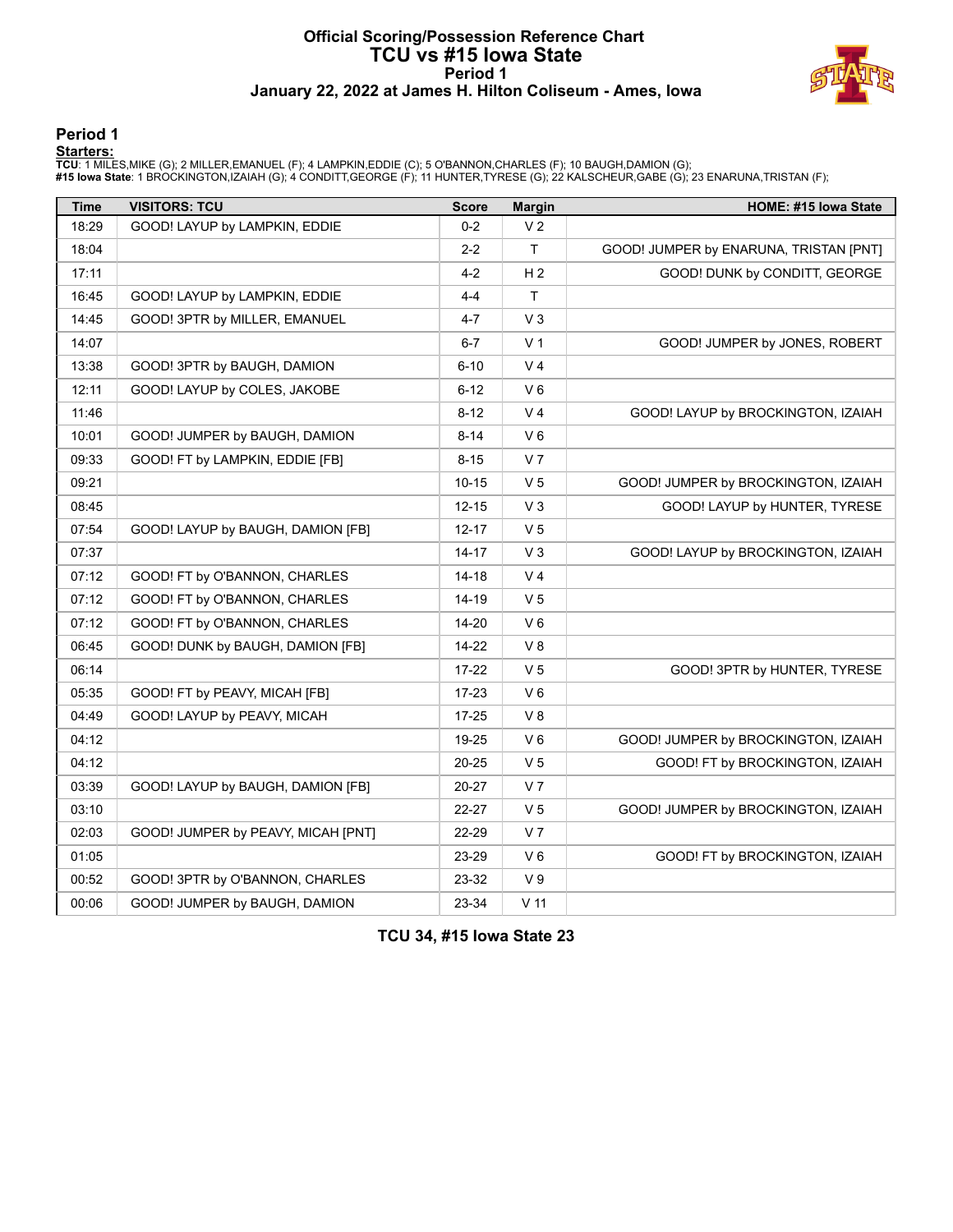#### **Official Scoring/Possession Reference Chart TCU vs #15 Iowa State Period 2 January 22, 2022 at James H. Hilton Coliseum - Ames, Iowa**



#### **Period 2**

<mark>Startersː</mark><br>TCU: 1 MILES,MIKE (G); 2 MILLER,EMANUEL (F); 4 LAMPKIN,EDDIE (C); 5 O'BANNON,CHARLES (F); 10 BAUGH,DAMION (G);<br>#15 **Iowa State**: 1 BROCKINGTON,IZAIAH (G); 4 CONDITT,GEORGE (F); 11 HUNTER,TYRESE (G); 22 KALSCHEU

| <b>Time</b> | <b>VISITORS: TCU</b>                | <b>Score</b> | <b>Margin</b>   | HOME: #15 Iowa State                |
|-------------|-------------------------------------|--------------|-----------------|-------------------------------------|
| 18:57       | GOOD! JUMPER by MILLER, EMANUEL     | 23-36        | V <sub>13</sub> |                                     |
| 17:03       |                                     | 24-36        | V <sub>12</sub> | GOOD! FT by KALSCHEUR, GABE         |
| 17:03       |                                     | 25-36        | V <sub>11</sub> | GOOD! FT by KALSCHEUR, GABE         |
| 16:21       |                                     | 27-36        | V <sub>9</sub>  | GOOD! LAYUP by GRILL, CALEB         |
| 15:25       |                                     | 29-36        | V <sub>7</sub>  | GOOD! LAYUP by BROCKINGTON, IZAIAH  |
| 15:25       |                                     | 30-36        | $V_6$           | GOOD! FT by BROCKINGTON, IZAIAH     |
| 13:42       |                                     | 33-36        | $V_3$           | GOOD! 3PTR by JACKSON, TRE          |
| 13:20       | GOOD! DUNK by O'BANNON, CHARLES     | 33-38        | V <sub>5</sub>  |                                     |
| 12:36       | GOOD! JUMPER by MILLER, EMANUEL     | $33 - 40$    | V <sub>7</sub>  |                                     |
| 12:20       | GOOD! DUNK by BAUGH, DAMION [FB]    | $33 - 42$    | V <sub>9</sub>  |                                     |
| 10:34       | GOOD! JUMPER by BAUGH, DAMION [PNT] | 33-44        | V <sub>11</sub> |                                     |
| 10:01       | GOOD! JUMPER by BAUGH, DAMION       | 33-46        | V <sub>13</sub> |                                     |
| 09:40       |                                     | 35-46        | V <sub>11</sub> | GOOD! JUMPER by BROCKINGTON, IZAIAH |
| 09:03       |                                     | 37-46        | V <sub>9</sub>  | GOOD! LAYUP by BROCKINGTON, IZAIAH  |
| 08:06       | GOOD! 3PTR by MILES, MIKE           | 37-49        | V <sub>12</sub> |                                     |
| 07:48       |                                     | 38-49        | V <sub>11</sub> | GOOD! FT by HUNTER, TYRESE          |
| 07:48       |                                     | 39-49        | $V$ 10          | GOOD! FT by HUNTER, TYRESE          |
| 05:58       | GOOD! JUMPER by MILES, MIKE         | 39-51        | V <sub>12</sub> |                                     |
| 05:07       | GOOD! DUNK by CORK, XAVIER          | 39-53        | V <sub>14</sub> |                                     |
| 02:50       | GOOD! JUMPER by BAUGH, DAMION [PNT] | 39-55        | V <sub>16</sub> |                                     |
| 01:52       | GOOD! LAYUP by O'BANNON, CHARLES    | 39-57        | V <sub>18</sub> |                                     |
| 01:30       |                                     | 41-57        | V <sub>16</sub> | GOOD! JUMPER by JACKSON, TRE [PNT]  |
| 00:42       | GOOD! JUMPER by BAUGH, DAMION [PNT] | 41-59        | V <sub>18</sub> |                                     |
| 00:34       |                                     | 44-59        | V <sub>15</sub> | GOOD! 3PTR by KALSCHEUR, GABE       |

**TCU 59, #15 Iowa State 44**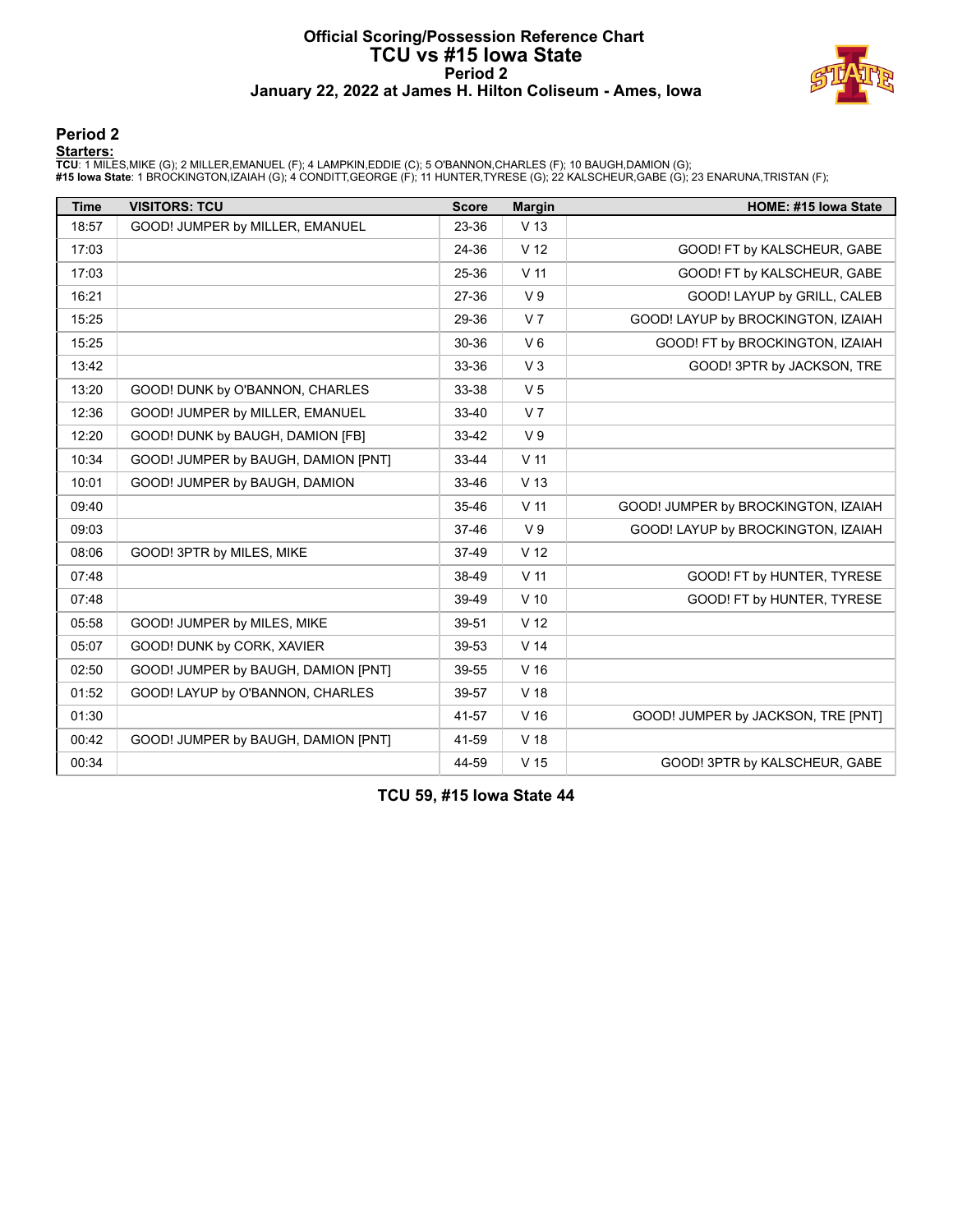#### **Official Substitutions Log TCU vs #15 Iowa State Period 1 January 22, 2022 at James H. Hilton Coliseum - Ames, Iowa**



| <b>VISITORS: TCU</b>                                      | Time           | <b>Score</b> | HOME: #15 Iowa State         |
|-----------------------------------------------------------|----------------|--------------|------------------------------|
| 1 MILES, MIKE                                             |                |              | 1 BROCKINGTON, IZAIAH        |
| 2 MILLER, EMANUEL                                         |                |              | 4 CONDITT, GEORGE            |
| 4 LAMPKIN, EDDIE                                          |                |              | 11 HUNTER, TYRESE            |
| 5 O'BANNON, CHARLES                                       |                |              | 22 KALSCHEUR, GABE           |
| 10 BAUGH, DAMION                                          |                |              | 23 ENARUNA, TRISTAN          |
|                                                           | 16:05          | $4 - 4$      | SUB OUT: CONDITT, GEORGE     |
|                                                           | 16:05          |              | SUB OUT: ENARUNA, TRISTAN    |
|                                                           | 16:05          |              | SUB IN: KUNC, ALJAZ          |
|                                                           | 16:05          |              | SUB IN: JONES, ROBERT        |
| SUB OUT: 1 MILES, MIKE                                    | 16:05          |              |                              |
| SUB OUT: 4 LAMPKIN, EDDIE                                 | 16:05          |              |                              |
| SUB OUT: 5 O'BANNON, CHARLES                              | 16:05          |              |                              |
| SUB IN: 0 PEAVY.MICAH                                     | 16:05          |              |                              |
| SUB IN: 3 FARABELLO, FRANCISCO<br>SUB IN: 12 CORK, XAVIER | 16:05<br>16:05 |              |                              |
|                                                           | 12:32          | $10-6$       | SUB OUT: HUNTER, TYRESE      |
|                                                           | 12:32          |              | SUB OUT: KALSCHEUR, GABE     |
|                                                           | 12:32          |              | SUB IN: GRILL, CALEB         |
|                                                           | 12:32          |              | SUB IN: JACKSON, TRE         |
| SUB OUT: 2 MILLER, EMANUEL                                | 12:32          |              |                              |
| SUB OUT: 10 BAUGH, DAMION                                 | 12:32          |              |                              |
| SUB OUT: 12 CORK, XAVIER                                  | 12:32          |              |                              |
| SUB IN: 1 MILES, MIKE                                     | 12:32          |              |                              |
| SUB IN: 4 LAMPKIN, EDDIE                                  | 12:32          |              |                              |
| SUB IN: 21 COLES, JAKOBE                                  | 12:32          |              |                              |
|                                                           | 11:30          | $12 - 8$     | SUB OUT: BROCKINGTON, IZAIAH |
|                                                           | 11:30          |              | SUB OUT: JACKSON, TRE        |
|                                                           | 11:30          |              | SUB IN: HUNTER, TYRESE       |
|                                                           | 11:30          |              | SUB IN: KALSCHEUR, GABE      |
| SUB OUT: 0 PEAVY, MICAH                                   | 11:30          |              |                              |
| SUB OUT: 3 FARABELLO, FRANCISCO                           | 11:30          |              |                              |
| SUB IN: 5 O'BANNON, CHARLES                               | 11:30          |              |                              |
| SUB IN: 10 BAUGH, DAMION                                  | 11:30          |              |                              |
|                                                           | 09:33          | $14 - 8$     | SUB OUT: GRILL, CALEB        |
|                                                           | 09:33          |              | SUB OUT: KUNC, ALJAZ         |
|                                                           | 09:33          |              | SUB OUT: JONES, ROBERT       |
|                                                           | 09:33          |              | SUB IN: BROCKINGTON, IZAIAH  |
|                                                           | 09:33          |              | SUB IN: CONDITT, GEORGE      |
|                                                           | 09:33          |              | SUB IN: ENARUNA, TRISTAN     |
| SUB OUT: 21 COLES, JAKOBE                                 | 09:33          |              |                              |
| SUB IN: 2 MILLER.EMANUEL                                  | 09:33          |              |                              |
| SUB OUT: 4 LAMPKIN, EDDIE                                 | 09:33          |              |                              |
| SUB IN: 25 DOUMBIA, SOULEYMANE                            | 09:33          |              |                              |
|                                                           | 07:12          | $17 - 14$    | SUB OUT: BROCKINGTON.IZAIAH  |
|                                                           | 07:12          |              | SUB OUT: CONDITT, GEORGE     |
|                                                           | 07:12          |              | SUB IN: GRILL, CALEB         |
|                                                           | 07:12          |              | SUB IN: JONES, ROBERT        |
| SUB OUT: 2 MILLER, EMANUEL                                | 07:12          |              |                              |
| SUB OUT: 25 DOUMBIA, SOULEYMANE                           | 07:12          |              |                              |
| SUB IN: 0 PEAVY, MICAH                                    | 07:12          |              |                              |
| SUB IN: 4 LAMPKIN, EDDIE                                  | 07:12          |              |                              |
|                                                           | 06:29          | $22 - 14$    | SUB OUT: ENARUNA, TRISTAN    |
|                                                           | 06:29          |              | SUB IN: KUNC, ALJAZ          |
| SUB OUT: 4 LAMPKIN, EDDIE                                 | 05:49          | $22 - 17$    |                              |
| SUB IN: 12 CORK, XAVIER                                   | 05:49          | $23 - 17$    |                              |
| SUB OUT: 5 O'BANNON, CHARLES<br>SUB IN: 2 MILLER.EMANUEL  | 04:57<br>04:57 |              |                              |
|                                                           | 04:57          |              | SUB OUT: HUNTER, TYRESE      |
|                                                           | 04:57          |              | SUB IN: BROCKINGTON, IZAIAH  |
| SUB OUT: 1 MILES, MIKE                                    | 04:12          | $25-19$      |                              |
| SUB IN: 3 FARABELLO, FRANCISCO                            | 04:12          |              |                              |
|                                                           | 01:29          | 29-22        | SUB OUT: GRILL, CALEB        |
|                                                           | 01:29          |              | SUB OUT: KUNC, ALJAZ         |
|                                                           | 01:29          |              | SUB OUT: JONES, ROBERT       |
|                                                           | 01:29          |              | SUB IN: CONDITT, GEORGE      |
|                                                           | 01:29          |              | SUB IN: HUNTER, TYRESE       |
|                                                           | 01:29          |              | SUB IN: ENARUNA, TRISTAN     |
| SUB OUT: 0 PEAVY, MICAH                                   | 01:29          |              |                              |
| SUB OUT: 2 MILLER, EMANUEL                                | 01:29          |              |                              |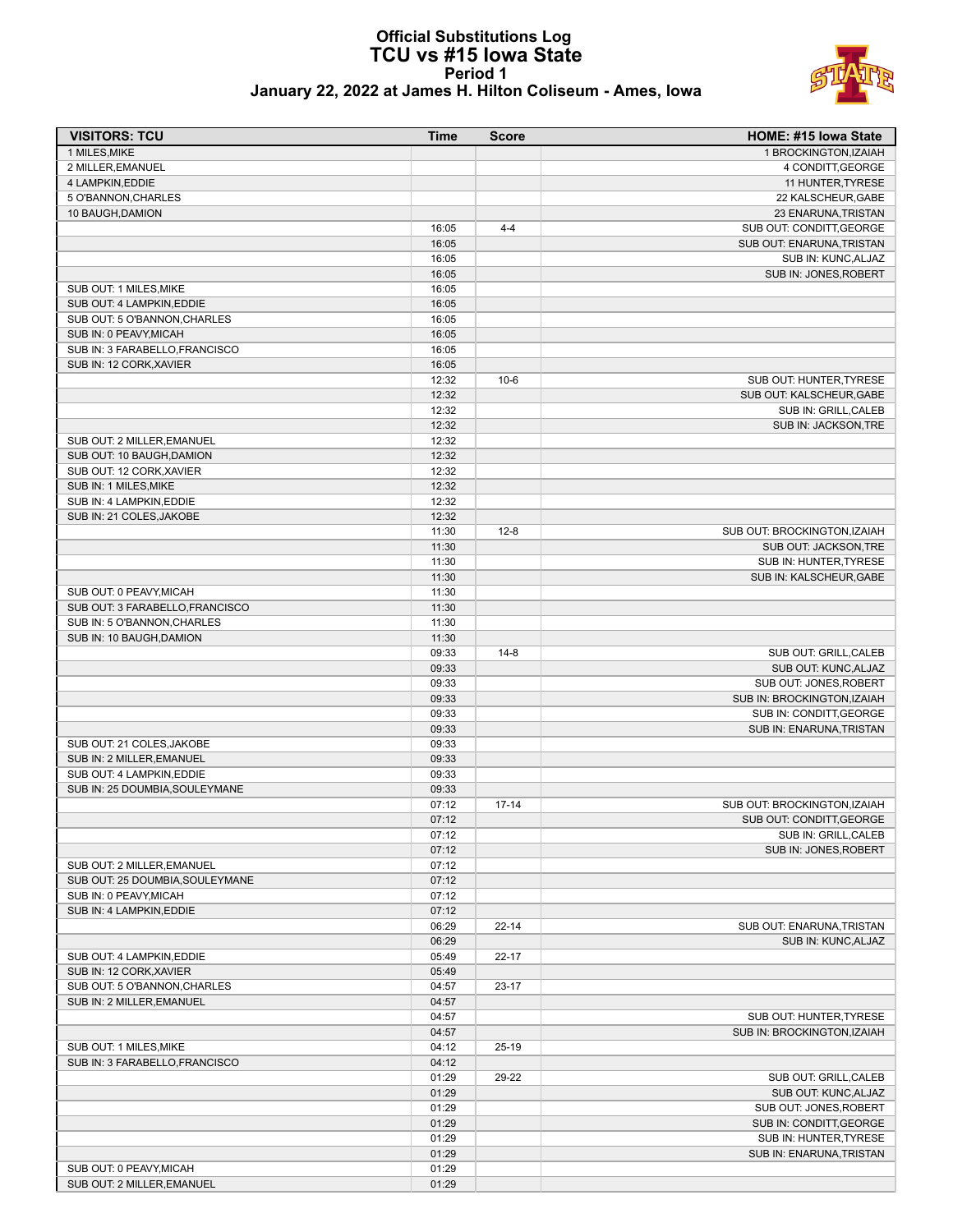| <b>VISITORS: TCU</b>           | <b>Time</b> | <b>Score</b> | HOME: #15 Iowa State |
|--------------------------------|-------------|--------------|----------------------|
| SUB OUT: 3 FARABELLO.FRANCISCO | 01:29       |              |                      |
| SUB IN: 1 MILES.MIKE           | 01:29       |              |                      |
| SUB IN: 5 O'BANNON.CHARLES     | 01:29       |              |                      |
| SUB IN: 21 COLES, JAKOBE       | 01:29       |              |                      |

**TCU 34, #15 Iowa State 23**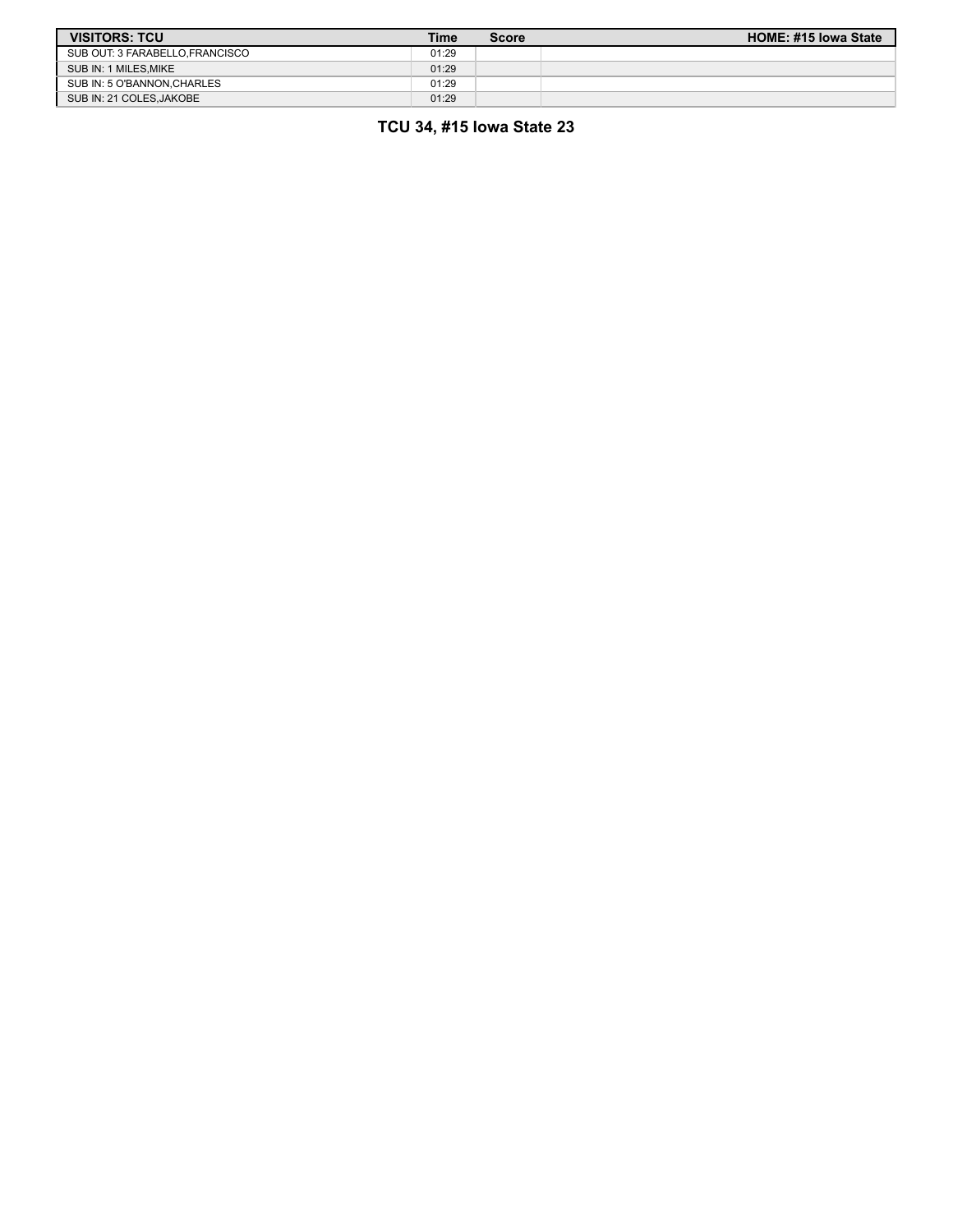# **Official Substitutions Log TCU vs #15 Iowa State Period 2**



### **January 22, 2022 at James H. Hilton Coliseum - Ames, Iowa**

| <b>VISITORS: TCU</b>                                      | Time           | <b>Score</b> | HOME: #15 Iowa State      |
|-----------------------------------------------------------|----------------|--------------|---------------------------|
| 1 MILES, MIKE                                             |                |              | 1 BROCKINGTON.IZAIAH      |
| 2 MILLER, EMANUEL                                         |                |              | 4 CONDITT, GEORGE         |
| 4 LAMPKIN, EDDIE                                          |                |              | 11 HUNTER, TYRESE         |
| 5 O'BANNON, CHARLES                                       |                |              | 22 KALSCHEUR, GABE        |
| 10 BAUGH, DAMION                                          |                |              | 23 ENARUNA, TRISTAN       |
| SUB OUT: 12 CORK, XAVIER                                  | 20:00          |              |                           |
| SUB OUT: 21 COLES, JAKOBE                                 | 20:00          |              |                           |
| SUB IN: 2 MILLER, EMANUEL                                 | 20:00          |              |                           |
| SUB IN: 4 LAMPKIN, EDDIE                                  | 20:00          |              |                           |
|                                                           | 17:24          | 36-23        | SUB OUT: CONDITT, GEORGE  |
|                                                           | 17:24          |              | SUB OUT: ENARUNA, TRISTAN |
|                                                           | 17:24          |              | SUB IN: GRILL, CALEB      |
|                                                           | 17:24          |              | SUB IN: KUNC, ALJAZ       |
| SUB OUT: 2 MILLER, EMANUEL                                | 17:05          | 36-23        |                           |
| SUB OUT: 4 LAMPKIN, EDDIE<br>SUB OUT: 5 O'BANNON, CHARLES | 17:05<br>17:05 |              |                           |
| SUB IN: 0 PEAVY, MICAH                                    | 17:05          |              |                           |
| SUB IN: 12 CORK, XAVIER                                   | 17:05          |              |                           |
| SUB IN: 21 COLES, JAKOBE                                  | 17:05          |              |                           |
| SUB OUT: 10 BAUGH, DAMION                                 | 16:23          | 36-25        |                           |
| SUB IN: 3 FARABELLO, FRANCISCO                            | 16:23          |              |                           |
| SUB OUT: 21 COLES, JAKOBE                                 | 15:47          | 36-27        |                           |
| SUB IN: 2 MILLER, EMANUEL                                 | 15:47          |              |                           |
|                                                           | 15:31          | 36-27        | SUB OUT: HUNTER, TYRESE   |
|                                                           | 15:31          |              | SUB IN: JACKSON, TRE      |
| SUB OUT: 1 MILES, MIKE                                    | 15:25          | 36-29        |                           |
| SUB IN: 10 BAUGH, DAMION                                  | 15:25          |              |                           |
|                                                           | 14:37          | 36-30        | SUB OUT: KUNC, ALJAZ      |
|                                                           | 14:37          |              | SUB IN: JONES, ROBERT     |
| SUB OUT: 0 PEAVY, MICAH                                   | 14:37          |              |                           |
| SUB OUT: 3 FARABELLO, FRANCISCO                           | 14:37          |              |                           |
| SUB OUT: 12 CORK, XAVIER                                  | 14:37          |              |                           |
| SUB IN: 1 MILES, MIKE                                     | 14:37          |              |                           |
| SUB IN: 4 LAMPKIN, EDDIE                                  | 14:37          |              |                           |
| SUB IN: 5 O'BANNON, CHARLES                               | 14:37          |              |                           |
|                                                           | 14:22          | 36-30        | SUB OUT: KALSCHEUR, GABE  |
|                                                           | 14:22          |              | SUB IN: HUNTER, TYRESE    |
|                                                           | 12:20          | 42-33        | SUB OUT: JACKSON, TRE     |
|                                                           | 12:20          |              | SUB OUT: JONES, ROBERT    |
|                                                           | 12:20          |              | SUB IN: KUNC, ALJAZ       |
|                                                           | 12:20          |              | SUB IN: KALSCHEUR, GABE   |
|                                                           | 11:44          | 42-33        | SUB OUT: HUNTER, TYRESE   |
|                                                           | 11:44          |              | SUB IN: JACKSON, TRE      |
| SUB OUT: 4 LAMPKIN, EDDIE                                 | 11:44          |              |                           |
| SUB IN: 12 CORK, XAVIER                                   | 11:44          |              |                           |
|                                                           | 09:17          | 46-35        | SUB OUT: GRILL, CALEB     |
|                                                           | 09:17          |              | SUB OUT: KUNC, ALJAZ      |
|                                                           | 09:17          |              | SUB IN: HUNTER, TYRESE    |
|                                                           | 09:17          |              | SUB IN: JONES, ROBERT     |
| SUB OUT: 2 MILLER, EMANUEL                                | 09:17          |              |                           |
| SUB OUT: 5 O'BANNON, CHARLES<br>SUB OUT: 10 BAUGH, DAMION | 09:17<br>09:17 |              |                           |
| SUB IN: 0 PEAVY, MICAH                                    | 09:17          |              |                           |
| SUB IN: 3 FARABELLO, FRANCISCO                            | 09:17          |              |                           |
| SUB IN: 21 COLES, JAKOBE                                  | 09:17          |              |                           |
|                                                           | 07:48          | 49-37        | SUB OUT: JACKSON, TRE     |
|                                                           | 07:48          |              | SUB OUT: JONES, ROBERT    |
|                                                           | 07:48          |              | SUB IN: GRILL, CALEB      |
|                                                           | 07:48          |              | SUB IN: KUNC, ALJAZ       |
| SUB OUT: 1 MILES, MIKE                                    | 07:48          |              |                           |
| SUB IN: 10 BAUGH, DAMION                                  | 07:48          |              |                           |
|                                                           | 07:48          |              | SUB OUT: KALSCHEUR, GABE  |
|                                                           | 07:48          |              | SUB IN: JACKSON, TRE      |
| SUB OUT: 21 COLES, JAKOBE                                 | 07:48          |              |                           |
| SUB IN: 5 O'BANNON, CHARLES                               | 07:48          |              |                           |
|                                                           | 06:17          | 49-39        | SUB OUT: JACKSON, TRE     |
|                                                           | 06:17          |              | SUB OUT: KUNC, ALJAZ      |
|                                                           | 06:17          |              | SUB IN: JONES, ROBERT     |
|                                                           | 06:17          |              | SUB IN: KALSCHEUR, GABE   |